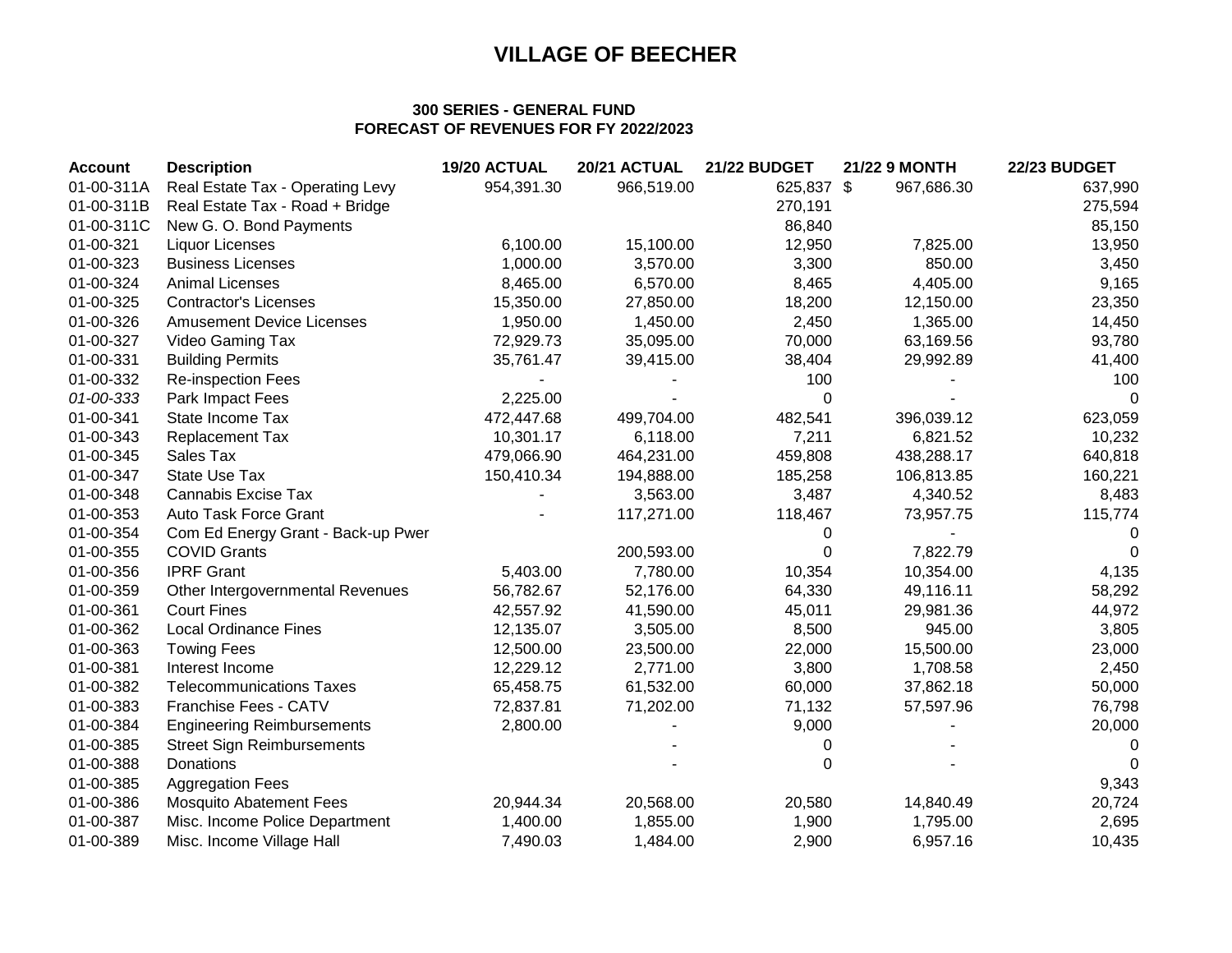| 01-00-391 | <b>Bond Proceeds</b>                |              |              | 0         | ٠            | $\Omega$  |
|-----------|-------------------------------------|--------------|--------------|-----------|--------------|-----------|
| 01-00-392 | <b>Proceeds - Fixed Asset Sales</b> |              | 27.650.00    | 500       | ٠            | 0         |
| 01-00-393 | Interfund Operating Transfer        | 125.232.15   | 105,815.00   | 177.597   | 114.681.27   | 204,334   |
|           | Due from Park Account               |              |              |           |              |           |
| 01-00-394 | Loan Proceeds - Splash Pad          |              |              | 227,000   | 254,000,00   | 0         |
| NEW ITEM  | Grants                              |              |              |           |              |           |
| 01-00-396 | <b>Reserve Cash</b>                 |              |              |           |              | 160,000   |
| 01-00-397 | Encumberances                       |              |              |           |              | 58,785    |
|           | corrected for rounding              |              |              |           |              |           |
|           | <b>TOTAL REVENUE:</b>               | 2,648,169.45 | 3,003,365.00 | 3,118,113 | 2,716,866.58 | 3,506,734 |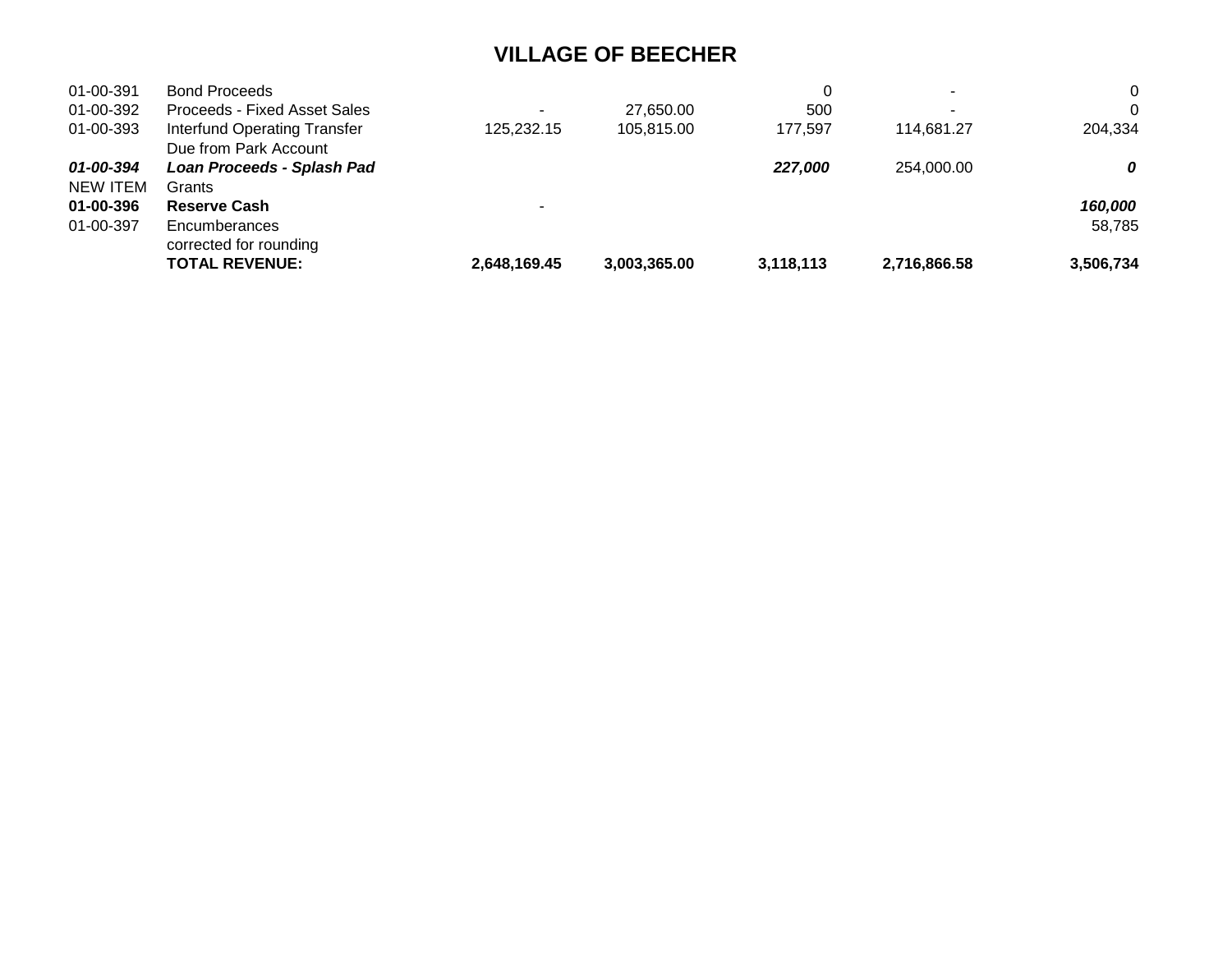### **01 - VILLAGE PRESIDENT AND BOARD OF TRUSTEES FY 2022/2023 BUDGET**

| <b>Account</b> | <b>Description</b>                  | 19/20 ACTUAL | 20/21 ACTUAL | <b>21/22 BUDGET</b> | <b>21/22 9 MONTH</b> | <b>22/23 BUDGET</b> |
|----------------|-------------------------------------|--------------|--------------|---------------------|----------------------|---------------------|
| 01-01-441      | <b>Elected Official Salaries</b>    | 22,900.00    | 22,900.00    | 22,900              | 11,450.00            | 22,900              |
| 01-01-442      | <b>Appointed Officials Salaries</b> | 13,500.00    | 10,000.00    | 17,500              |                      | 16,500              |
| 01-01-461      | Social Security                     | 1.751.85     | 876.00       | 3,091               |                      | 3,015               |
| 01-01-462      | <b>IMRF</b>                         |              |              | 0                   |                      | 754                 |
| 01-01-552      | Telephone                           | 560.00       | 560.00       | 600                 | 600.00               | 600                 |
| 01-01-561      | Dues and Publications               | 8.040.49     | 7.521.00     | 8,650               | 5,418.35             | 8,650               |
| 01-01-536      | Data Processing Services            |              |              | 500                 | 500.00               | 500                 |
| 01-01-565      | Conferences                         | 7.604.61     | 525.00       | 7.000               | 3.240.21             | 7,000               |
| 01-01-566      | <b>Meeting Expenses</b>             |              | 84.00        | 250                 | 222.62               | 250                 |
| 01-01-929      | Miscellaneous Expense               |              |              |                     |                      | $\Omega$            |
|                | <b>TOTAL BUDGET:</b>                | 54,356.95    | 42,466.00    | 60.491              | 21,431.18            | 60,169              |

### **02 - ADVISORY BOARD AND COMMISSIONS FY 2022/2023 BUDGET**

| <b>Account</b> | <b>Description</b>                 | 19/20 ACTUAL | 20/21 ACTUAL | <b>21/22 BUDGET</b> | <b>21/22 9 MONTH</b> | <b>22/23 BUDGET</b> |
|----------------|------------------------------------|--------------|--------------|---------------------|----------------------|---------------------|
| 01-02-441      | <b>Appointed Official Salaries</b> | 630.00       |              |                     |                      | $\Omega$            |
| 01-02-442      | <b>FICA</b>                        | 48.21        |              |                     |                      | $\Omega$            |
| 01-02-533      | <b>Engineering Services</b>        | 6,533.00     | 1.093.00     | 9,000               | 1.758.75             | 29,000              |
| 01-02-535      | <b>Planning Services</b>           |              |              |                     |                      | $\Omega$            |
| 01-02-561      | Dues and Publications              |              |              |                     |                      | 175                 |
| 01-02-566      | <b>Meeting Expenses</b>            | 167.02       | 167.00       | 175                 | 167.02               | $\Omega$            |
| 01-02-595      | <b>Other Contractual Services</b>  | $\sim$       |              |                     |                      | $\Omega$            |
| 01-02-596      | <b>Corridor Council Planning</b>   |              |              |                     |                      | $\Omega$            |
|                | <b>TOTAL BUDGET:</b>               | 7,378.23     | 1,260.00     | 9.175               | 1.925.77             | 29,175              |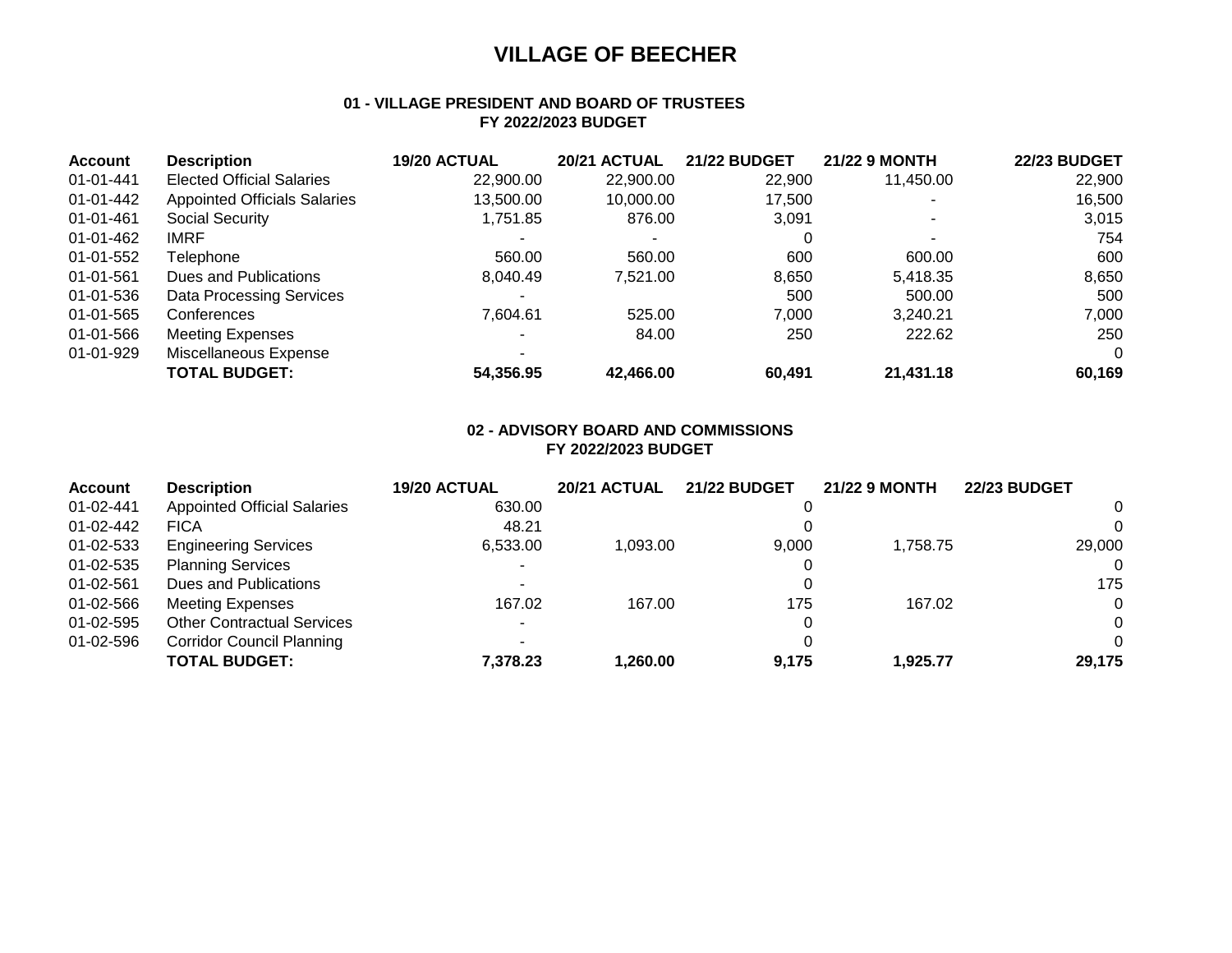### **03 - DEPARTMENT OF ADMINISTRATION FY 2022/2023 BUDGET**

| Account         | <b>Description</b>                | 19/20 ACTUAL | 20/21 ACTUAL | <b>21/22 BUDGET</b> | <b>21/22 9 MONTH</b> | <b>22/23 BUDGET</b> |
|-----------------|-----------------------------------|--------------|--------------|---------------------|----------------------|---------------------|
| 01-03-421       | <b>Salaries Full-Time</b>         | 164,680.20   | 207,395.00   | 207,591             | 160,176.10           | 223,856             |
| 01-03-422       | <b>Salaries Part-Time</b>         |              |              |                     |                      | 8,112               |
| 01-03-451       | Health Insurance                  | 33,228.50    | 32,720.00    | 56,955              | 31,304.13            | 54,145              |
| 01-03-461       | Social Security                   | 12,598.04    | 16,617.00    | 15,881              | 13,320.34            | 17,746              |
| 01-03-462       | <b>IMRF</b>                       | 12,620.75    | 19,487.00    | 16,940              | 12,477.42            | 10,230              |
| 01-03-532       | <b>Auditing Services</b>          | 12,800.00    | 12,325.00    | 12,400              | 12,400.00            | 12,600              |
| 01-03-534       | Legal Services                    | 35,682.07    | 24,790.00    | 24,000              | 15,993.39            | 24,000              |
| 01-03-536       | <b>Data Processing Services</b>   | 6,000.00     | 6,058.00     | 6,000               | 6,493.09             | 16,200              |
| 01-03-539       | Codification                      | 1,290.00     | 1,145.00     | 1,500               | 1,019.00             | 1,500               |
| 01-03-551       | Postage                           | 1,675.13     | 1,843.00     | 1,950               | 1,518.82             | 1,950               |
| 01-03-552       | Telephone                         | 7,198.52     | 7,120.00     | 7,120               | 4,499.88             | 7,120               |
| 01-03-555       | Copying and Printing              | 4,626.08     | 4,263.00     | 4,450               | 4,485.16             | 4,750               |
| 01-03-558       | Legal Notices                     | 2,869.00     | 2,353.00     | 2,525               | 2,024.00             | 2,525               |
| 01-03-561       | Dues and Publications             | 1,228.33     | 1,129.00     | 1,290               | 230.00               | 1,290               |
| 01-03-566       | <b>Meeting Expenses</b>           |              | 245.00       | 250                 | 184.00               | 250                 |
| 01-03-567       | <b>Professional Development</b>   | 4,000.00     |              | 4,000               | 2,152.51             | 4,000               |
| 01-03-595       | <b>Other Contractual Services</b> | 308.83       | 2,222.00     | 2,220               | 1,139.68             | 2,220               |
| 01-03-651       | <b>Office Supplies</b>            | 1,649.82     | 1,650.00     | 1,650               | 1,069.94             | 1,750               |
| 01-03-656       | <b>Unleaded Fuel</b>              |              |              |                     |                      | 0                   |
| 01-03-830       | <b>Office Equipment</b>           |              |              |                     |                      | 8,900               |
| <b>NEW ITEM</b> | Copier lease-purchase             |              |              |                     |                      | 0                   |
|                 | <b>TOTAL BUDGET:</b>              | 302,455.27   | 341,362.00   | 366,722             | 270,487.46           | 403,144             |

# **04 - DEPARTMENT OF INSPECTIONAL SERVICES**

**FY 2022/2023 BUDGET**

| <b>Account</b> | <b>Description</b>                  | 19/20 ACTUAL | 20/21 ACTUAL | <b>21/22 BUDGET</b> | <b>21/22 9 MONTH</b> | <b>22/23 BUDGET</b> |
|----------------|-------------------------------------|--------------|--------------|---------------------|----------------------|---------------------|
| 01-04-442      | <b>Appointed Officials Salaries</b> |              |              |                     |                      | 0                   |
| 01-04-461      | Social Security                     |              |              |                     |                      | 0                   |
| 01-04-471      | <b>Uniforms</b>                     |              |              |                     |                      | 0                   |
| 01-04-552      | Telephone                           |              |              |                     |                      | $\mathbf 0$         |
| 01-04-561      | Dues and Publications               |              |              |                     |                      | $\mathbf 0$         |
| 01-04-563      | Training                            |              |              |                     |                      | $\Omega$            |
| 01-04-595      | <b>Other Contractual Services</b>   | 39,564.72    | 37,321.00    | 31,604              | 26,441.54            | 39,000              |
| 01-04-651      | <b>Office Supplies</b>              |              |              |                     |                      | $\mathbf 0$         |
| 01-04-656      | Unleaded Fuel                       |              |              |                     |                      | 0                   |
| 01-04-953      | Interfund Transfers                 |              |              |                     |                      | $\Omega$            |
|                | <b>TOTAL BUDGET:</b>                | 39,564.72    | 37,321.00    | 31,604              | 26,441.54            | 39,000              |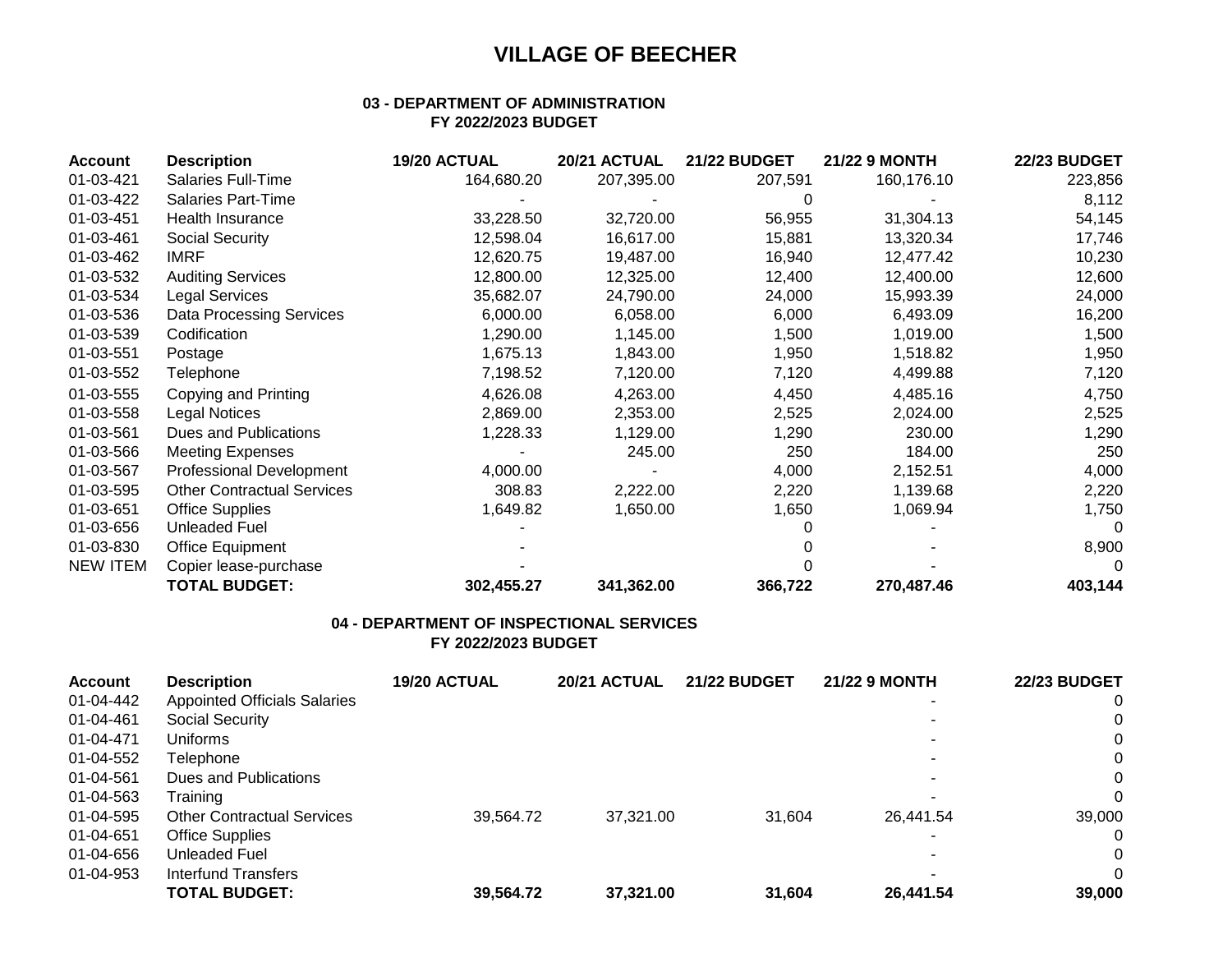### **05 - EMERGENCY SERVICES AND DISASTER AGENCY FY 2022/2023 BUDGET**

| <b>Account</b> | <b>Description</b>           | 19/20 ACTUAL | 20/21 ACTUAL | <b>21/22 BUDGET</b> | <b>21/22 9 MONTH</b> | <b>22/23 BUDGET</b> |
|----------------|------------------------------|--------------|--------------|---------------------|----------------------|---------------------|
| 01-05-421      | <b>Salaries Part-Time</b>    | 5,980        |              | 4,618               | 4,618.00             | 7,618               |
| 01-05-461      | <b>FICA</b>                  | 458          |              | 382                 | 382.00               | 583                 |
| 10-05-471      | Uniforms                     |              |              |                     |                      | 1,000               |
| 01-06-462      | <b>IMRF</b>                  |              |              |                     |                      | $\Omega$            |
| 01-05-512      | Maint. Service - Equipment   | 4,890        | 2,509        | 2,558               | 68.00                | 2,556               |
| 01-05-513      | Maint. Service Vehicles      | 2,500        | 2,854        | 2,500               | 180.75               | 2,500               |
| 01-05-561      | Dues and Publications        |              | 97           | 200                 |                      | 200                 |
| 01-05-563      | Training                     | 900          |              |                     |                      | 500                 |
| 01-05-566      | <b>Meeting Expenses</b>      | 500          |              |                     |                      | $\Omega$            |
| 01-05-595      | <b>Professional Services</b> | 2,500        | 2,500        | 2,500               |                      | 2,600               |
| 01-05-652      | <b>Field Supplies</b>        | 1,500        | 662          | 1,000               | 838.83               | 1,000               |
| 01-05-669      | Supplies - Other             | 1,500        |              |                     |                      | $\Omega$            |
| 01-05-830      | Equipment                    |              |              |                     |                      | $\Omega$            |
|                | <b>TOTAL BUDGET:</b>         | 20,728       | 8,622        | 13,758              | 6,087.58             | 18,557              |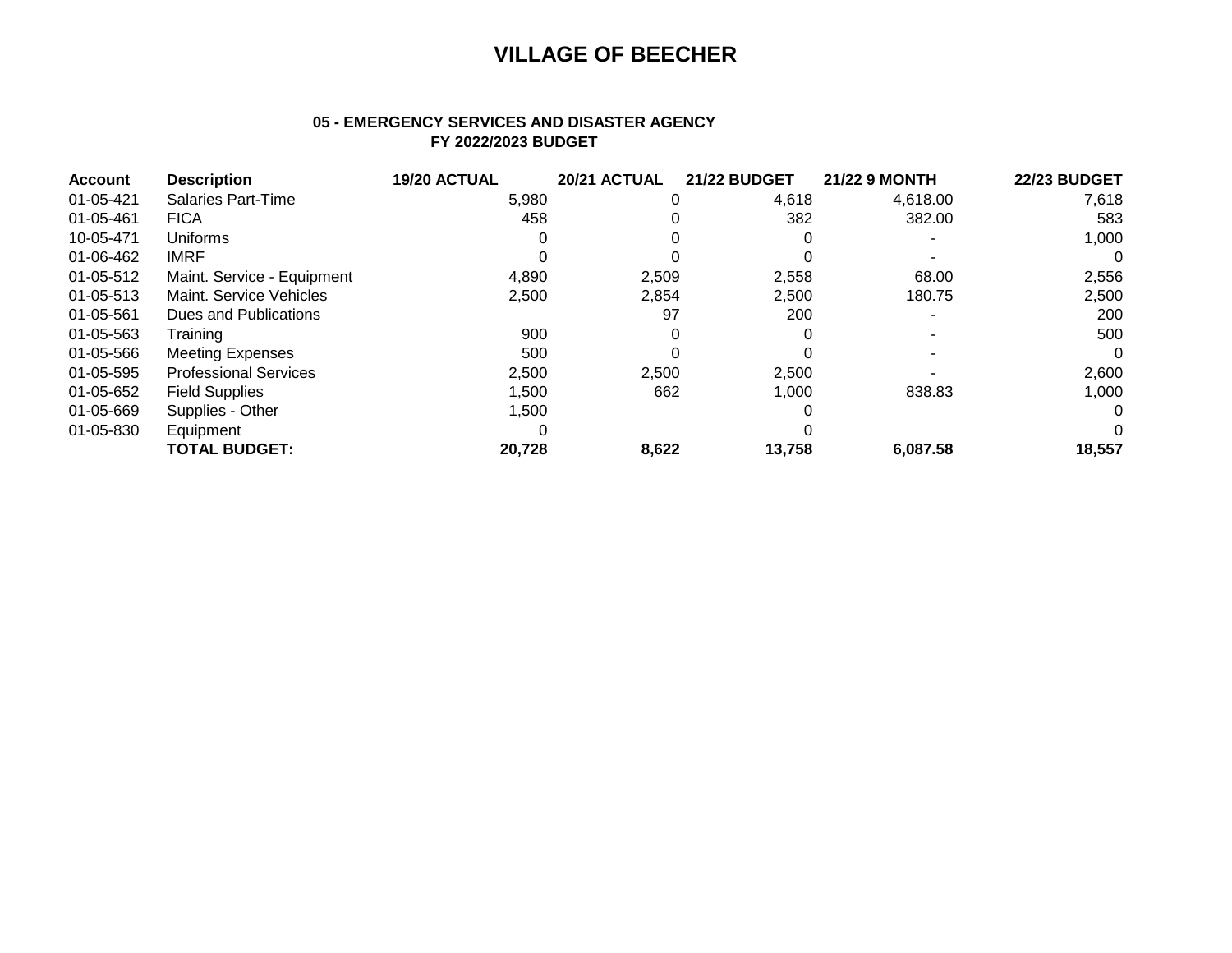### **06 - DEPARTMENT OF POLICE FY 2022/2023 BUDGET**

| <b>Account</b> | <b>Description</b>                 | 19/20 ACTUAL | 20/21 ACTUAL | <b>21/22 BUDGET</b> | <b>21/22 9 MONTH</b> | <b>22/23 BUDGET</b> |
|----------------|------------------------------------|--------------|--------------|---------------------|----------------------|---------------------|
| 01-06-421      | Salaries-Full Time                 | 636,624.26   | 730,168.00   | 828,412             | 583,774.11           | 826,382             |
| 01-06-422      | Salaries Part-Time                 | 148,115.71   | 76,900.00    | 78,300              | 58,023.20            | 73,560              |
| 01-06-423      | Overtime                           | 99,662.55    | 93,433.00    | 110,630             | 93,601.78            | 136,020             |
| 01-06-451      | Health Insurance                   | 133,666.59   | 119,478.00   | 138,920             | 94,955.61            | 157,930             |
| 01-06-461      | <b>FICA</b>                        | 68,091.52    | 67,172.00    | 77,827              | 50,195.41            | 79,251              |
| 01-06-462      | <b>IMRF</b>                        | 60,057.01    | 80,126.00    | 80,053              | 50,576.07            | 45,993              |
| 01-06-471      | <b>Uniform Allowance</b>           | 10,865.83    | 8,251.00     | 12,800              | 7,777.44             | 12,800              |
| 01-06-521      | Maint. Service - Equipment         | 10,358.27    | 11,638.00    | 16,230              | 12,697.46            | 16,415              |
| 01-06-513      | Maint. Service - Vehicles          | 12,587.56    | 16,037.00    | 13,145              | 13,207.20            | 15,445              |
| 01-06-534      | <b>Legal Services</b>              | 16,739.04    | 11,873.00    | 18,000              | 11,556.34            | 18,000              |
| 01-06-536      | <b>Data Processing Services</b>    | 17,984.45    | 6,476.00     | 9,300               | 6,315.58             | 25,200              |
| 01-06-549      | <b>Other Professional Services</b> | 7,719.30     | 2,351.00     | 4,500               | 2,463.00             | 9,700               |
| 01-06-551      | Postage                            | 362.47       | 349.00       | 950                 | 341.24               | 950                 |
| 01-06-552      | Telephone                          | 7,928.00     | 7,928.00     | 7,928               | 5,060.46             | 8,000               |
| 01-06-555      | Copying and Printing               | 1,853.11     | 1,157.00     | 2,000               | 1,352.02             | 1,200               |
| 01-06-556      | <b>Dispatching Services</b>        | 94,226.06    | 108,046.00   | 127,332             | 84,777.65            | 132,758             |
| 01-06-561      | Dues and Publications              | 7,302.36     | 5,543.00     | 8,340               | 6,934.55             | 9,060               |
| 01-06-563      | Training                           | 8,752.99     | 7,733.00     | 12,380              | 3,081.20             | 13,490              |
| 01-06-566      | <b>Meeting Expenses</b>            | 348.96       | 35.00        | 300                 | 188.16               | 300                 |
| 01-06-567      | <b>Professional Development</b>    | 3,209.93     | 1,607.00     | 3,000               | 4,726.93             | 3,000               |
| 01-06-613      | Maint. Supplies - Vehicle          | (499.97)     | 3,677.00     | 3,400               | 304.05               | 3,400               |
| 01-06-651      | <b>Office Supplies</b>             | 2,161.02     | 2,098.00     | 3,000               | 635.32               | 2,000               |
| 01-06-652      | <b>Field Supplies</b>              | 14,037.86    | 9,053.00     | 15,950              | 1,709.88             | 15,950              |
| 01-06-656      | <b>Unleaded Fuel</b>               | 26,031.71    | 20,221.00    | 29,380              | 16,651.13            | 44,352              |
| 01-06-820      | <b>Building</b>                    |              |              | 15,000              | 3,850.00             | 25,000              |
| 01-06-830      | New Equipment                      |              | 24,298.00    | 10,300              | 10,666.00            | 47,083              |
| 01-06-840      | <b>New Vehicles</b>                | 42,406.60    |              |                     |                      | 80,000              |
| 01-06-929      | Misc. Expenses                     |              |              | 100                 | 75.90                | 30,000              |
|                | <b>TOTAL BUDGET:</b>               | 1,430,593.19 | 1,415,648.00 | 1,627,477           | 1,125,497.69         | 1,833,239           |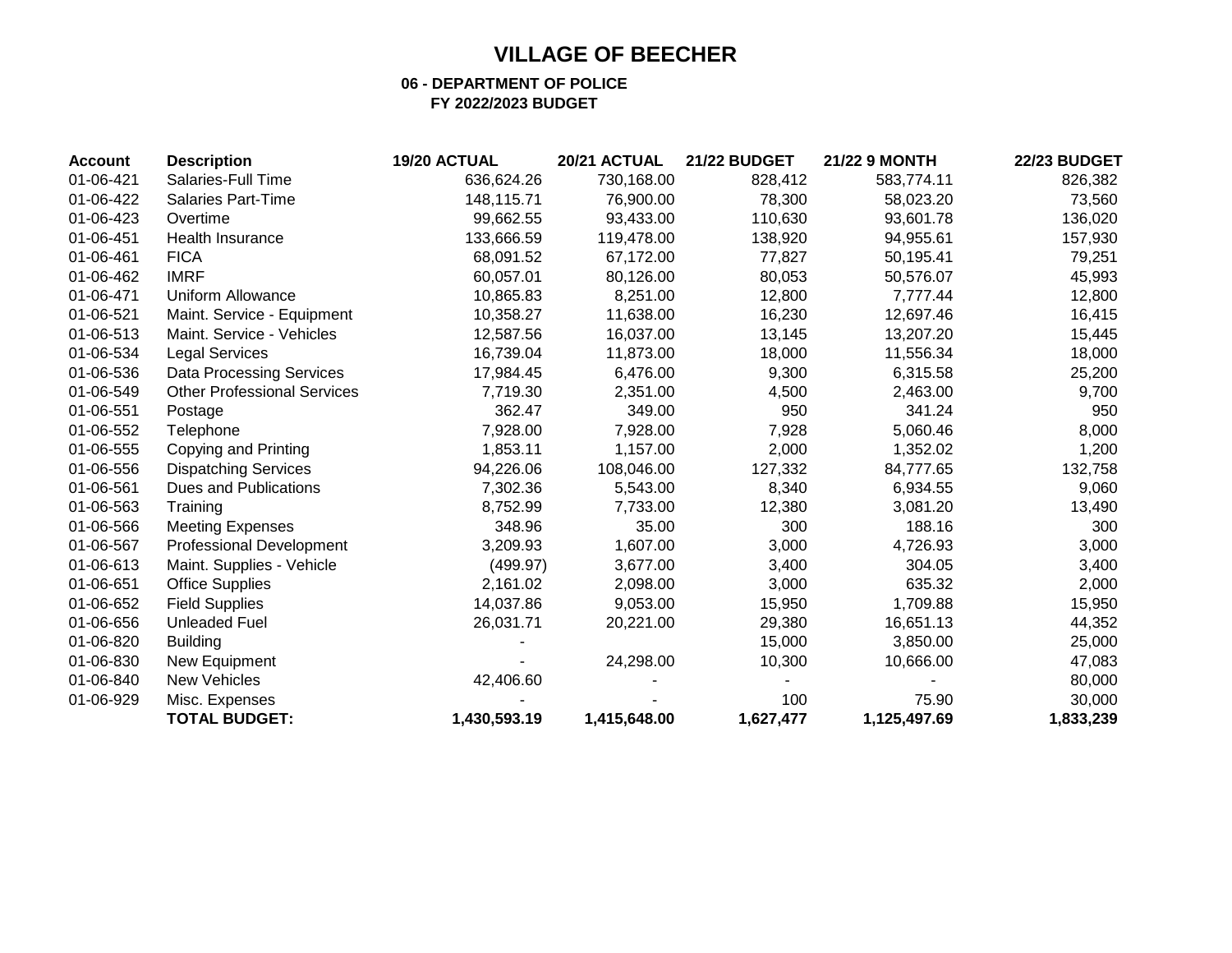### **07 - DEPARTMENT OF ENVIRONMENTAL HEALTH AND SANITATION FY 2022/2023 BUDGET**

| <b>Account</b> | <b>Description</b>                | 19/20 ACTUAL | 20/21 ACTUAL | <b>21/22 BUDGET</b> | 21/22 9 MONTH | <b>22/23 BUDGET</b> |
|----------------|-----------------------------------|--------------|--------------|---------------------|---------------|---------------------|
| 01-07-538      | Mosquito Abatement Services       | 8.012.20     | 70.00        | 8.800               | 4.160.07      | 9,700               |
| 01-07-595      | <b>Other Contractual Services</b> | .830.00      | 1.725.00     | 1.950               |               | 1,950               |
| 01-07-830      | Capital Outlay - Equipment        |              |              |                     | $\sim$        |                     |
|                | <b>TOTAL BUDGET:</b>              | 9.842.20     | 1.795.00     | 10.750              | 4.160.07      | 11,650              |

#### **08 - DEPARTMENT OF STREETS AND ALLEYS FY 2022/2023 BUDGET**

| <b>Account</b>  | <b>Description</b>                     | 19/20 ACTUAL | 20/21 ACTUAL | <b>21/22 BUDGET</b> | <b>21/22 9 MONTH</b> | <b>22/23 BUDGET</b> |
|-----------------|----------------------------------------|--------------|--------------|---------------------|----------------------|---------------------|
| 01-08-421       | Salaries Full - Time                   | 64,309.70    | 77,112.00    | 72,980              | 56,608.60            | 90,334              |
| 01-08-422       | Salaries Part - Time                   |              |              | 0                   |                      | 15,000              |
| 01-08-423       | Overtime                               | 5,035.58     | 5,699.00     | 8,422               | 9,107.62             | 11,727              |
| 01-08-451       | Health Insurance                       | 19,033.91    | 17,839.00    | 26,296              | 17,415.00            | 24,064              |
| 01-08-461       | <b>FICA</b>                            | 5,304.91     | 6,157.00     | 6,228               | 4,895.13             | 8,955               |
| 01-08-462       | <b>IMRF</b>                            | 5,651.46     | 7,699.00     | 6,643               | 3,780.86             | 4,664               |
| 01-08-471       | Uniform Allowance                      |              |              | 0                   |                      | 0                   |
| 01-08-512       | Maint. Service - Equipment             | 2,300.00     | 2,199.00     | 2,700               | 2,574.62             | 2,925               |
| 01-08-513       | Maint. Service - Vehicles              | 14,136.00    | 16,001.00    | 25,944              | 19,480.44            | 25,944              |
| 01-08-514       | Maint. Service - Street                | 38,337.72    | 17,400.00    | 17,300              | 7,549.00             | 17,600              |
| 01-08-516       | Maint. Service - Street Lighting       |              | 60.00        | 0                   |                      | 0                   |
| 01-08-533       | Engineering                            | 2,887.00     | 2,830.00     | 2,900               | 633.75               | 2,900               |
| 01-08-572       | <b>Street Lighting</b>                 | 120,087.07   | 125,331.00   | 119,655             | 65,502.53            | 113,763             |
| 01-08-576       | Rentals                                | 10,513.00    | 9,530.00     | 9,530               | 6,824.78             | 10,211              |
| 01-08-595       | <b>Contractual Services</b>            |              |              | 0                   |                      | 0                   |
| 01-08-612       | Maint. Supplies - Equipment            | 2,800.00     | 2,968.00     | 3,200               | 2,454.05             | 3,200               |
| 01-08-613       | Maint. Supplies - Vehicles             | 3,500.00     | 3,392.00     | 3,500               | 1,895.11             | 3,500               |
| 01-08-614       | Maint. Supplies - Street               | 27,729.50    | 22,683.00    | 29,110              | 18,264.86            | 29,110              |
| 01-08-653       | <b>Small Tools</b>                     | 500.00       | 500.00       | 500                 | 359.99               | 500                 |
| 01-08-656       | Unleaded Fuel                          | 24,008.68    | 18,631.00    | 31,774              | 17,266.85            | 46,092              |
| 01-08-830       | Capital Outlay - Equipment             | 5,527.08     | (889.00)     | 26,354              | 23,673.28            | 18,751              |
| <b>NEW ITEM</b> | Toro 60" front deck zero turn          |              |              | 0                   |                      |                     |
| <b>NEW ITEM</b> | <b>Contractual Vactoring of Sewers</b> |              |              |                     |                      |                     |
| <b>NEW ITEM</b> | purchase of leaf machine               |              |              |                     |                      |                     |
| 01-08-860       | Capital Outlay - Infrastructure        |              |              |                     |                      |                     |
|                 | <b>TOTAL BUDGET:</b>                   | 351,661.61   | 335,142.00   | 393,036             | 258,286.47           | 429,240             |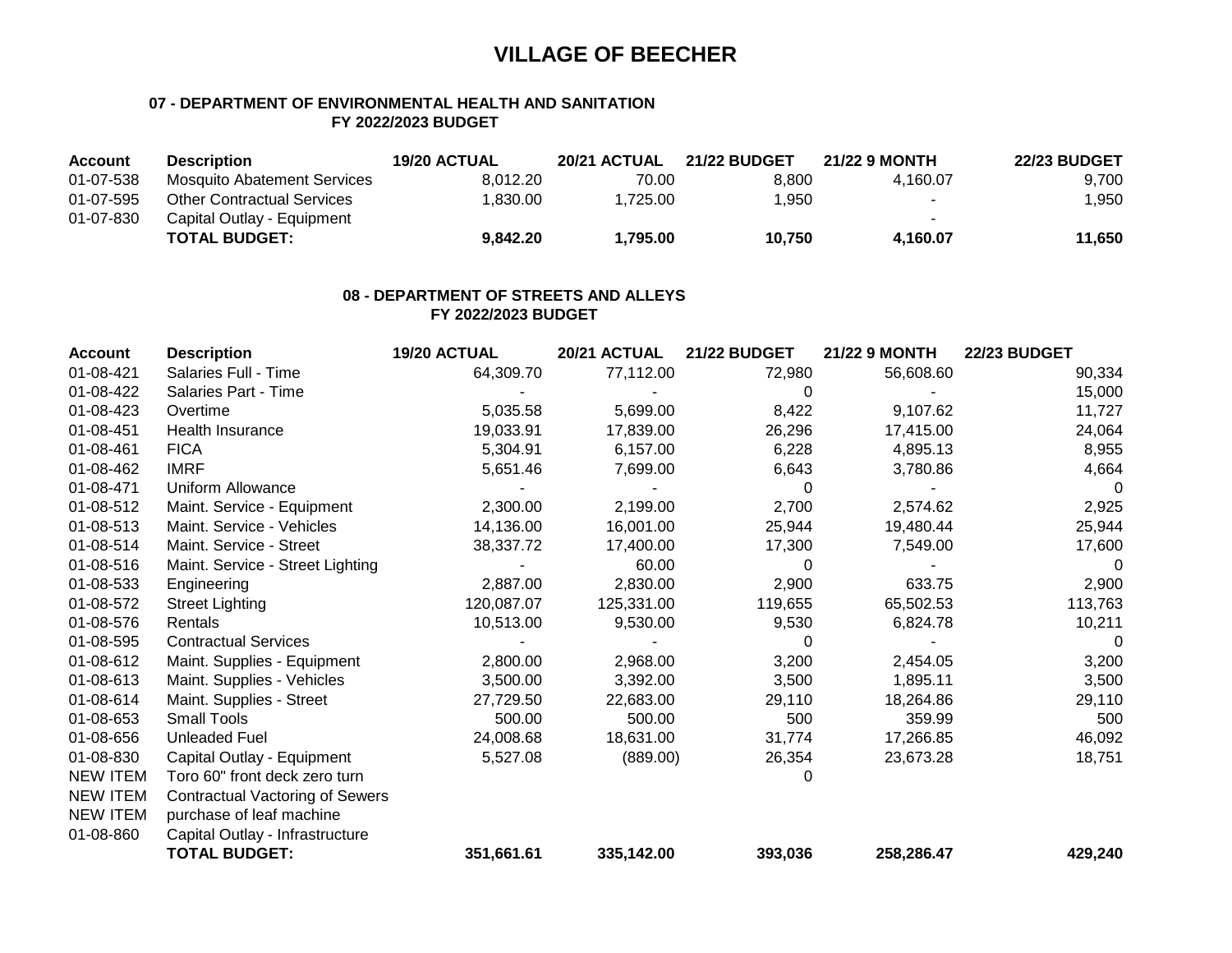### **09 - DEPARTMENT OF BUILDINGS AND PUBLIC PROPERTIES FY 2022/2023 BUDGET**

| <b>Account</b> | <b>Description</b>                   | <b>19/20 ACTUAL</b> | 20/21 ACTUAL | <b>21/22 BUDGET</b> | <b>21/22 9 MONTH</b> | <b>22/23 BUDGET</b> |
|----------------|--------------------------------------|---------------------|--------------|---------------------|----------------------|---------------------|
| 01-09-511      | Maint. Service - Buildings           | 9,700.22            | 10,487.00    | 12.000              | 10,263.89            | 16,350              |
| 01-09-574      | Natural Gas                          |                     |              |                     |                      | 0                   |
| 01-09-595      | <b>Other Contractual Services</b>    |                     |              | 0                   |                      | $\Omega$            |
| 01-09-611      | Maint. Supplies - Buildings          | 531.75              | 1,139.00     | 1,200               | 169.30               | 1,200               |
| 01-09-654      | <b>Janitorial Supplies</b>           | 319.80              | 836.00       | 1,200               | 536.01               | 1,200               |
| 01-09-820      | <b>Building</b>                      | 13.809.58           | 5.299.00     | 6.200               | 4,986.21             | 8,560               |
| 01-09-821      | Depot Rent                           | 2.145.55            | 2.210.00     | 2,285               | 2,276.22             | 2,356               |
| 01-09-830      | <b>Cable Television Contribution</b> |                     |              |                     |                      | $\Omega$            |
| 01-09-860      | Façade Grant Program                 |                     |              |                     |                      |                     |
|                | TOTAL BUDGET:                        | 26,506.90           | 19.971.00    | 22,885              | 18,231.63            | 29,666              |

#### **10 - CAPITAL IMPROVEMENTS FY 2022/2023 BUDGET**

| <b>Account</b> | <b>Description</b>                | <b>19/20 ACTUAL</b> | <b>20/21 ACTUAL</b> | <b>21/22 BUDGET</b> | <b>21/22 9 MONTH</b>     | <b>22/23 BUDGET</b> |
|----------------|-----------------------------------|---------------------|---------------------|---------------------|--------------------------|---------------------|
| 01-10-533      | Engineering                       |                     |                     |                     |                          |                     |
| 01-10-820      | Capital Outaly - Building         | 63,100.00           |                     |                     |                          | 180,000             |
| 01-10-830      | <b>COVID Purchases</b>            |                     | 198,215.00          |                     | $\overline{\phantom{a}}$ |                     |
| 01-10-860      | Capital Outlay - Infrastructure   | 12.262.15           | 136,288.00          | 304.000             | 243,714.09               |                     |
| 01-10-955      | Interfund Transfers - Police Cap. |                     |                     |                     |                          | 50,000              |
|                | <b>TOTAL BUDGET:</b>              | 75,362.15           |                     | 304.000             | 243,714.09               | 230,000             |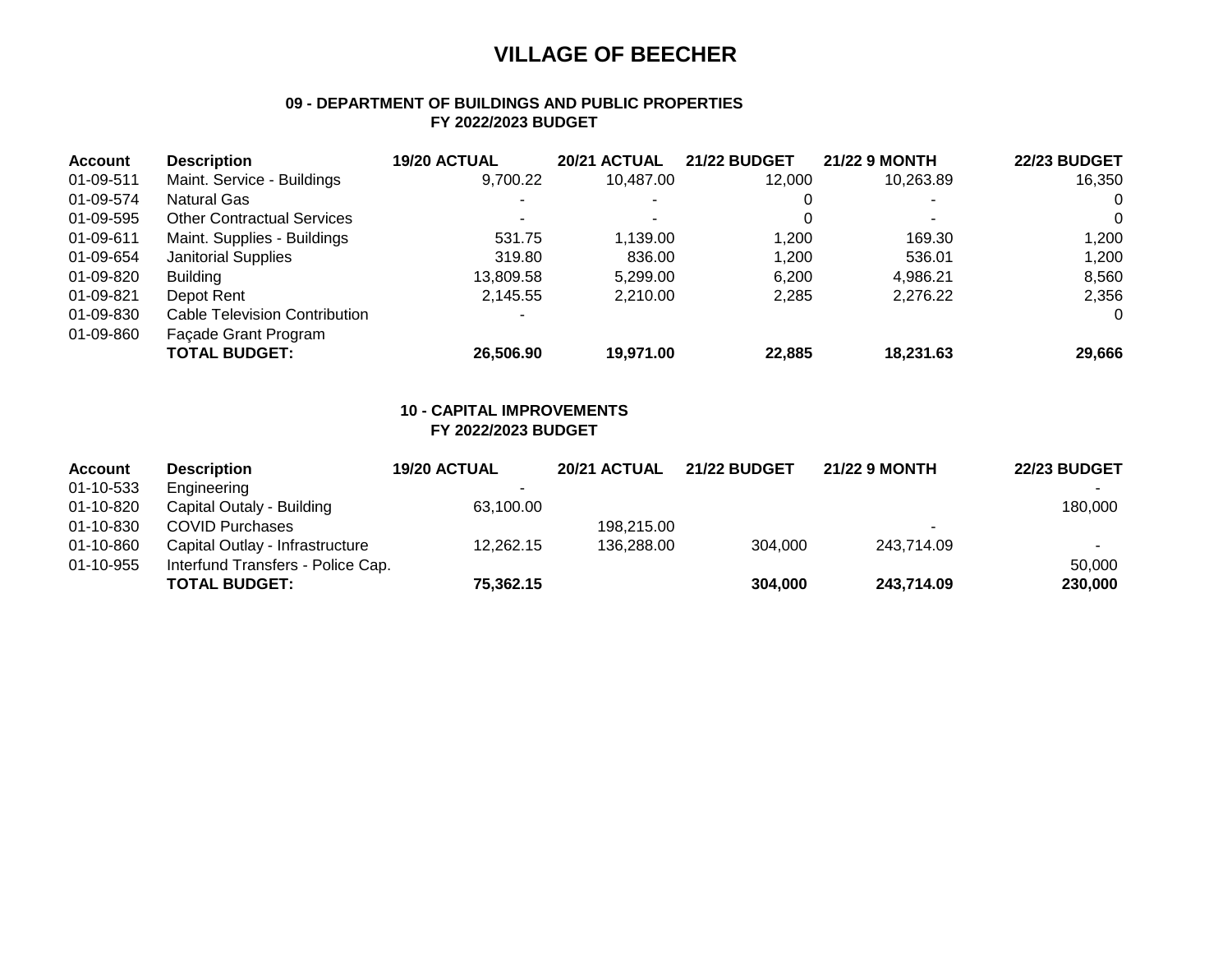### **11 - COMPREHENSIVE EXPENSES FY 2022/2023 BUDGET**

| <b>Account</b>  | <b>Description</b>                  | 19/20 ACTUAL | 20/21 ACTUAL | <b>21/22 BUDGET</b> | <b>21/22 9 MONTH</b> | <b>22/23 BUDGET</b> |
|-----------------|-------------------------------------|--------------|--------------|---------------------|----------------------|---------------------|
| 01-11-451       | Health Insurance                    | 18,201.58    | 11,317.00    | 18,204              | 16,585.32            | 14,358              |
| $01 - 11 - 453$ | Unemployment Insurance              | 14,679.90    | 13,352.00    | 12,889              | 3,678.62             | 15,077              |
| 01-11-534       | Legal Expenses                      |              | 5,000.00     | 6,263               | 6,263.00             | 20,000              |
| 01-11-549       | <b>Other Professional Services</b>  |              |              | 4,000               | 4,000.00             | 4,000               |
| 01-11-592       | Comprehensive Insurance             | 58,678.00    | 99,875.00    | 91,806              | 90,390.07            | 97,054              |
| 01-11-595       | <b>Other Contractual Service</b>    | 882.00       | 806.00       | 624                 | 174.00               |                     |
| 01-11-730       | <b>Fiscal Agent Fees</b>            |              |              |                     |                      | 2,000               |
| 01-11-914       | Sales Tax Reimbursements            | 123,963.22   | 93,610.00    |                     |                      |                     |
| 01-11-915       | <b>Property Tax Reimbursements</b>  | 4,913.85     | 3,467.00     | 2,908               | 1,532.95             | 1,925               |
| 01-11-917       | Beecher Youth Commission            |              |              |                     |                      |                     |
| 01-11-929       | Misc. Expenses                      |              |              |                     |                      |                     |
| 01-11-951       | <b>Capital Reserve Contribution</b> |              |              |                     |                      |                     |
| 01-11-953       | Interfund Transfer/Park Fund        |              |              |                     |                      |                     |
| 01-11-954       | Interfund Transfer- G. O. Bonds     | 85,022.83    | 88,400.00    | 86,840              | 86,750.81            | 85,150              |
| 01-11-955       | Interfund Transfer - Cap. Equip.    | 13,654.00    | 13,654.00    | 19,062              | 19,062.00            | 21,212              |
| 01-11-956       | Interfund Transfer - Park           |              |              |                     |                      |                     |
|                 | <b>TOTAL BUDGET:</b>                | 319,995.38   | 329,481.00   | 242,596             | 228,436.77           | 260,776             |

### **13 - DEPARTMENT OF PARKS AND RECREATION FY 2022/2023 BUDGET**

| <b>Account</b> | <b>Description</b>                  | 19/20 ACTUAL | 20/21 ACTUAL | <b>21/22 BUDGET</b> | <b>21/22 9 MONTH</b> | <b>22/23 BUDGET</b> |
|----------------|-------------------------------------|--------------|--------------|---------------------|----------------------|---------------------|
| 01-13-421      | <b>Salaries Full-Time</b>           | ٠            |              |                     |                      |                     |
| 01-13-422      | Salaries - Part-Time                | 4,192.50     | 8,769.00     | 7,752               | 3,216.00             | 9,690               |
| 01-13-451      | Health Insurance                    |              |              |                     |                      |                     |
| 01-13-461      | <b>FICA</b>                         | 320.72       | 671.00       | 593                 |                      | 742                 |
| 01-13-462      | <b>IMRF</b>                         |              |              |                     |                      |                     |
| 01-13-549      | <b>Other Professionsal Services</b> |              |              |                     |                      | 15,000              |
| 01-13-515      | Maint. Service - Parks              | 8,710.20     | 3,601.00     | 8,900               | 3,686.81             | 8,900               |
| 01-13-571      | <b>Electric Power</b>               | 1,653.24     | 912.00       | 2,250               | 1,058.95             | 2,250               |
| 01-13-595      | <b>Contractual Services</b>         | 1.683.12     |              | 2,800               | 2,800.00             | 4,155               |
| 01-13-614      | Maint. Supplies - Parks             | 2,760.88     | 1,506.00     | 3,700               | 1,079.81             | 3,300               |
| 01-13-715      | Debt Service - Splash Pad Loan      |              |              | 9,625               | 1,037.65             | 29,296              |
| 01-13-830      | Capital Outlay - Equipment          |              |              |                     |                      |                     |
| 01-13-860      | Capital Outlay - Parks              |              |              |                     |                      | 88,785              |
|                | <b>TOTAL BUDGET:</b>                | 19,320.66    | 15,459.00    | 35,620              | 12,879.22            | 162,118             |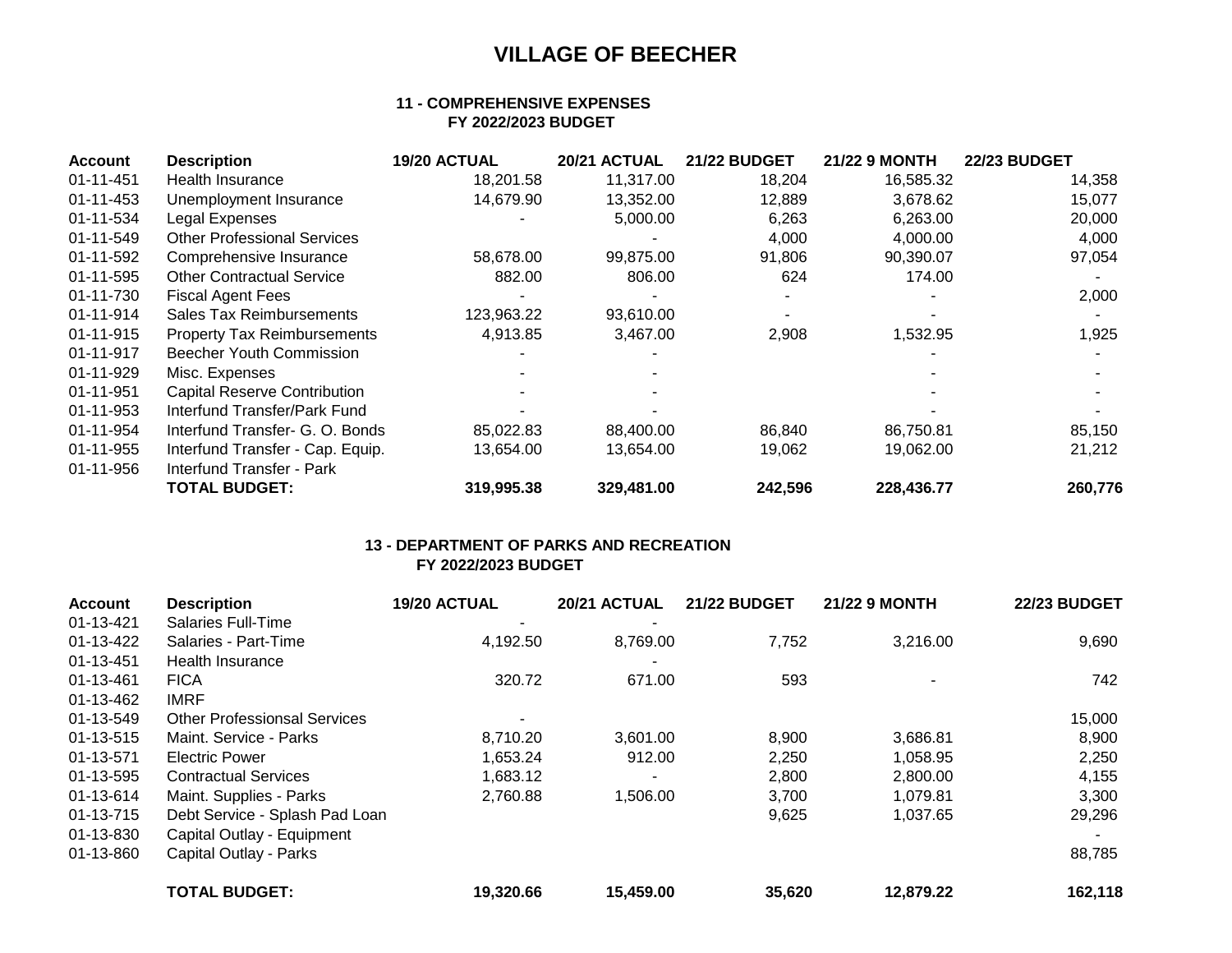### **01 - BUDGET FOR GENERAL FUND FY 2022/2023 EXPENDITURES BY DEPARTMENT**

| Dept. Code | <b>Department</b>             | 19/20 ACTUAL | 20/21 ACTUAL | <b>21/22 BUDGET</b> | 21/22 9 MONTH | <b>22/23 BUDGET</b> |
|------------|-------------------------------|--------------|--------------|---------------------|---------------|---------------------|
|            | 1 Village President and Board | 54,357       | 42,466       | 60,491              | 21,431.18     | 60,169              |
|            | 2 Boards and Commissions      | 7,378        | 1,260        | 9,175               | 1,925.77      | 29,175              |
|            | 3 Administration              | 302,455      | 341,362      | 366,722             | 270,487.46    | 403,144             |
|            | 4 Inspectional Services       | 39,565       | 37,321       | 31,604              | 26,441.54     | 39,000              |
|            | 5 ESDA                        | 20,728       | 8,622        | 13,758              | 6,087.58      | 18,557              |
|            | 6 Police                      | 1,430,593    | 1,415,648    | 1,627,477           | 1,125,497.69  | 1,833,239           |
|            | 7 Health and Sanitation       | 9,842        | 1,795        | 10,750              | 4,160.07      | 11,650              |
|            | 8 Streets and Alleys          | 351,662      | 335,142      | 393,036             | 258,286.47    | 429,240             |
|            | 9 Buildings and Property      | 26,507       | 19,971       | 22,885              | 18,231.63     | 29,666              |
|            | 10 Capital Improvements       | 75,362       | 334,503      | 304,000             | 243,714.09    | 230,000             |
|            | 11 Comprehensive Expenditures | 319,995      | 329,481      | 242,596             | 228,436.77    | 260,776             |
|            | 13 Parks and Recreation       | 19,321       | 15,459       | 35,620              | 11,841.57     | 162,118             |
|            | corrected for rounding        | 0            | 900          | -1                  | 988.05        |                     |
|            | <b>TOTAL EXPENDITURES</b>     | 2,657,765    | 2,883,930    | 3,118,113           | 2,217,529.87  | 3,506,734           |
|            | <b>REVENUES</b>               | 2,460,397    | 2,648,169    | 2,859,627           |               | 3,506,734           |
|            | <b>OVER/UNDER</b>             | $-165,425$   | $-1,734$     | $\bf{0}$            |               |                     |
|            | <b>ACCRUALS</b>               |              | $-85,953$    |                     |               |                     |
|            | <b>FUND BALANCE</b>           | 417,259      | 570,689      | 954,673**           | 1,104,673     | 804,673**           |

**\*\*estimated due to under projection of revenues.**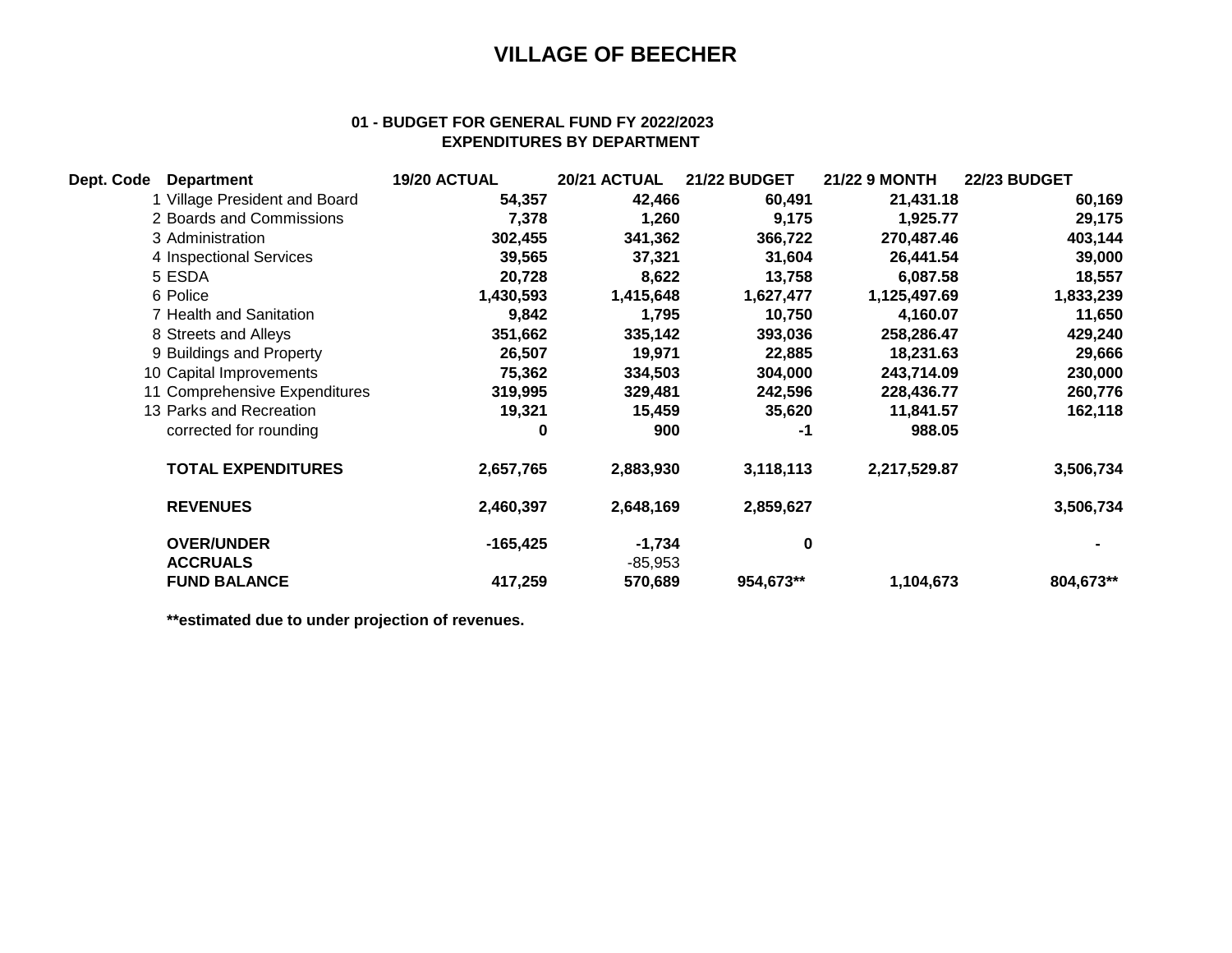### **09 - YOUTH COMMISSION ACCOUNT FY 2022/2023 BUDGET**

| <b>Account</b>                                         | <b>Description</b>                                             | FY 20/21 ACTUAL | FY 21/22 BUDGET | FY 22/23 BUDGET        |  |  |  |
|--------------------------------------------------------|----------------------------------------------------------------|-----------------|-----------------|------------------------|--|--|--|
| <b>Revenues</b><br>09-00-388<br>09-00-396              | Donations<br><b>Reserves</b>                                   |                 | 6,000<br>8,200  | 6,000<br>8,200         |  |  |  |
| <b>Expenses</b><br>09-00-614                           | Youth Commission Expenses                                      |                 | 14,200          | 14,200                 |  |  |  |
|                                                        | <b>10 - DEVELOPER'S ESCROW</b><br>FY 2022/2023 BUDGET          |                 |                 |                        |  |  |  |
|                                                        |                                                                |                 |                 |                        |  |  |  |
| <b>Account</b>                                         | <b>Description</b>                                             | FY 20/21 ACTUAL | FY 21/22 BUDGET | <b>FY 22/23 BUDGET</b> |  |  |  |
| <b>Revenues</b><br>10-00-396                           | Developer's Letters of Credit                                  |                 | 45,000          | 45,000                 |  |  |  |
|                                                        | <b>TOTAL REVENUES</b>                                          |                 | 45,000          | 45,000                 |  |  |  |
| <b>Expenses</b><br>10-00-533<br>10-10-861<br>10-10-956 | Engineering<br>Infrastructure<br>Interfund Transfers - General |                 | 45,000          | 45,000                 |  |  |  |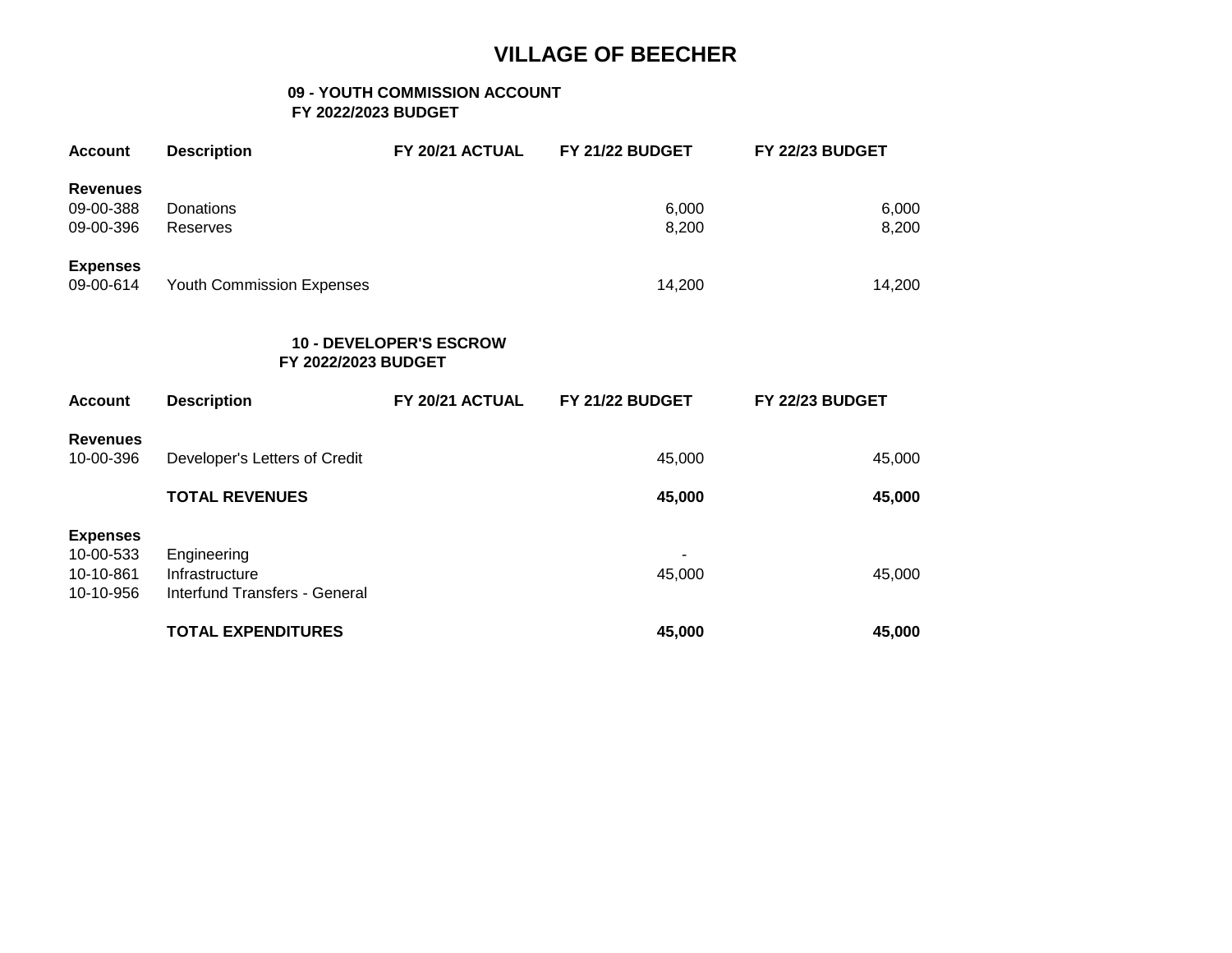### **11 - CAPITAL EQUIPMENT SINKING FUND ACCOUNT (CESFA) FY 2022/2023 BUDGET**

| <b>Account</b>      | <b>Description</b>                  | FY 20/21 ACTUAL | FY 21/22 BUDGET | FY 22/23 BUDGET |
|---------------------|-------------------------------------|-----------------|-----------------|-----------------|
| <b>Revenues</b>     |                                     |                 |                 |                 |
| 11-00-381           | Interest                            | 212.00          | 100             | 100             |
| 11-00-393           | Interfund Transfers                 | 53,719.00       | 53,593          | 65,135          |
| 11-00-392           | Proceeds - Fixed Asset Sales        |                 |                 |                 |
| 11-00-393           | Interfund Transfer                  |                 |                 |                 |
| 11-00-396           | Reserve Cash                        | 44,069.00       | 13,307          | 4,765           |
| 11-00-397           | Encumberances                       |                 |                 |                 |
|                     | <b>TOTAL REVENUES</b>               | 98,000.00       | 67,000          | 70,000          |
| <b>Expenditures</b> |                                     |                 |                 |                 |
| 11-11-830           | Capital Outaly - Equipment          | 98,000.00       |                 | 70,000          |
| 11-11-951           | <b>Capital Reserve Contribution</b> |                 | 67,000          |                 |
|                     | <b>TOTAL EXPENDITURES</b>           | 98,000.00       | 67,000          | 70,000          |

 **12 - REFUSE FUND FY 2022/2023 BUDGET**

| <b>REVENUES</b> |                                     | FY 20/21 ACTUAL | FY 21/22 BUDGET | <b>FY 22/23 BUDGET</b> |
|-----------------|-------------------------------------|-----------------|-----------------|------------------------|
| 12-00-377       | <b>Refuse Charges</b>               | 364,713.00      | 383.056         | 399,495                |
|                 | Interest Income                     | 238.00          | 500             | 500                    |
| 12-00-389       | Misc. Income                        | 2,503.00        | 6,000           | 1,200                  |
| 12-00-396       | Reserve Cash                        |                 |                 | 6,454                  |
|                 | <b>TOTAL REVENUES</b>               | 367,454.00      | 389,556         | 407,649                |
| <b>EXPENSES</b> |                                     |                 |                 |                        |
| 12-07-573       | Refuse Disposal                     | 339,110.00      | 356,925         | 372,859                |
| 12-07-574       | <b>Credit Card Fees</b>             |                 |                 | 7,200                  |
| 12-07-578       | Yard Waste Bags                     | 4,519.00        | 6,000           | 1,200                  |
| 12-07-830       | Capital Outlay - Equipment          | 12,028.00       |                 |                        |
| 12-07-951       | <b>Capital Reserve Contribution</b> |                 | 500             |                        |
| 12-07-953       | <b>Interfund Operating Transfer</b> | 26,033.00       | 26,131          | 26,390                 |
|                 | <b>TOTAL EXPENSES:</b>              | 381,690.00      | 389,556         | 407,649                |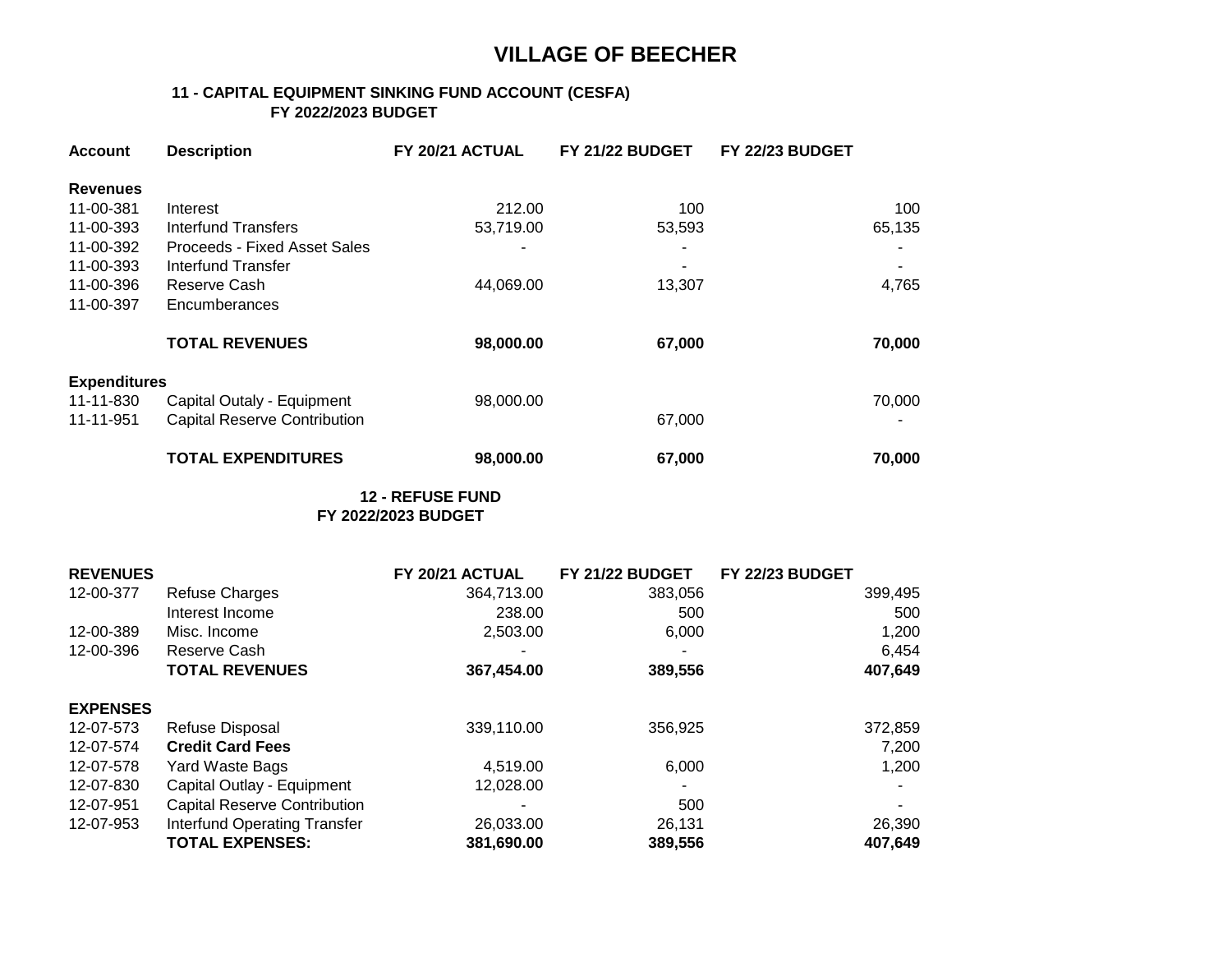### **13 - T.I.F. ACCOUNT FY 2022/2023 BUDGET**

| <b>REVENUES</b>        |                                                                 | FY 20/21 ACTUAL    | FY 21/22 BUDGET | FY 22/23 BUDGET |               |
|------------------------|-----------------------------------------------------------------|--------------------|-----------------|-----------------|---------------|
| 13-00-311<br>13-00-351 | <b>Real Estate Tax Distributions</b><br>Interest                | 12,125.00<br>18.00 | 50,000<br>500   |                 | 70,000<br>500 |
|                        | <b>TOTAL REVENUE:</b>                                           | 12,143.00          | 50,500          |                 | 70,500        |
| <b>EXPENSES</b>        |                                                                 |                    |                 |                 |               |
| 13-13-915<br>13-13-951 | <b>TIF Disbursements</b><br><b>Capital Reserve Contribution</b> | 10,000.00          | 50,500          |                 | 70,500        |
|                        | <b>TOTAL EXPENSES:</b>                                          | 10,000.00          | 50,500          |                 | 70,500        |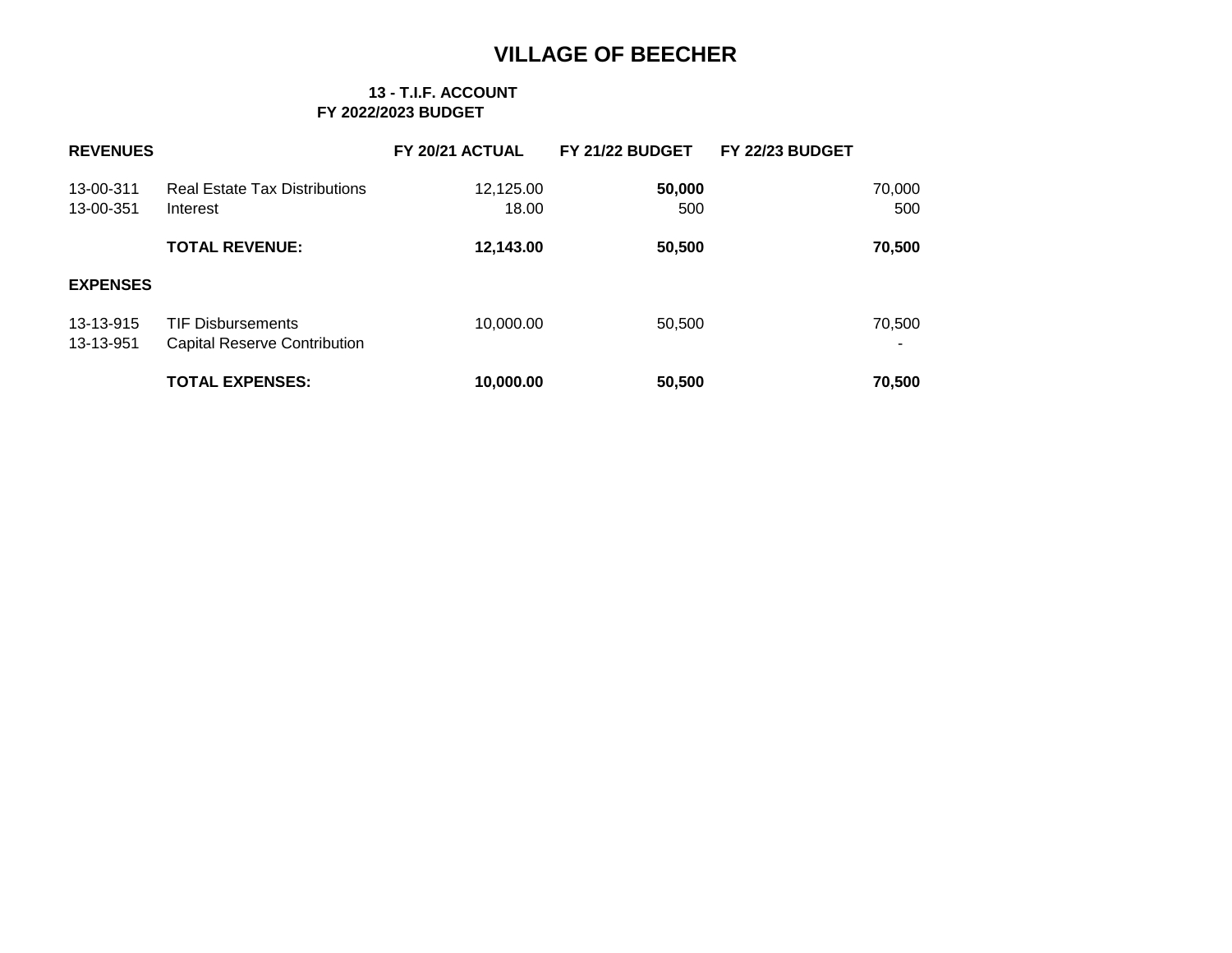### **14 - MOTOR FUEL TAX FUND FY 2022/2023 BUDGET**

| <b>REVENUES</b> |                                    | FY 20/21 ACTUAL | FY 21/22 BUDGET | FY 22/23 BUDGET |
|-----------------|------------------------------------|-----------------|-----------------|-----------------|
| 14-00-344       | <b>Motor Fuel Tax Collections</b>  | 90,182.61       | 89,380          | 108,399         |
| 14-00-345       | <b>New MFT Tax Collections</b>     | 208,093.41      | 136,758         | 175,409         |
| 14-00-354       | <b>IDOT Safe Routes to Schools</b> |                 |                 |                 |
| 14-00-355       | <b>Federal STP Reimbursement</b>   |                 |                 | 250,000         |
| 14-00-381       | Interest Income                    | 1,369.25        | 900             | 1,500           |
| 14-00-389       | Misc. Income - Special MFT         |                 |                 |                 |
| 14-00-393       | <b>Interfund Transfers</b>         | 28,842.44       |                 |                 |
| 14-00-395       | <b>Anticipation Notes</b>          |                 |                 | 650,000         |
| 14-00-396       | <b>Reserve Cash</b>                |                 |                 | 267,242         |
| 14-00-397       | Encumberances                      |                 |                 |                 |
|                 | <b>TOTAL REVENUES:</b>             | 328,487.71      | 227,038         | 1,452,550       |
| <b>EXPENSES</b> |                                    |                 |                 |                 |
| 14-08-533       | Engineering                        | 14,350.47       | 36,900          | 36,900          |
| 14-08-614       | Maint. Supplies - Street           | 65,861.03       | 95,238          | 99,000          |
| 14-10-711       | Debt Service - 2006 Installment    |                 |                 |                 |
| 14-10-860       | Infrastructure                     |                 |                 |                 |
| 14-10-861       | <b>Captial Projects</b>            |                 |                 | 250,000         |
| 14-10-862       | Penfield St. STP Local Match       |                 |                 | 1,066,650       |
| 14-10-951       | <b>Reserve Contribution</b>        |                 | 94,900          |                 |
|                 | <b>TOTAL EXPENDITURES</b>          | 80,211.50       | 227,038         | 1,452,550       |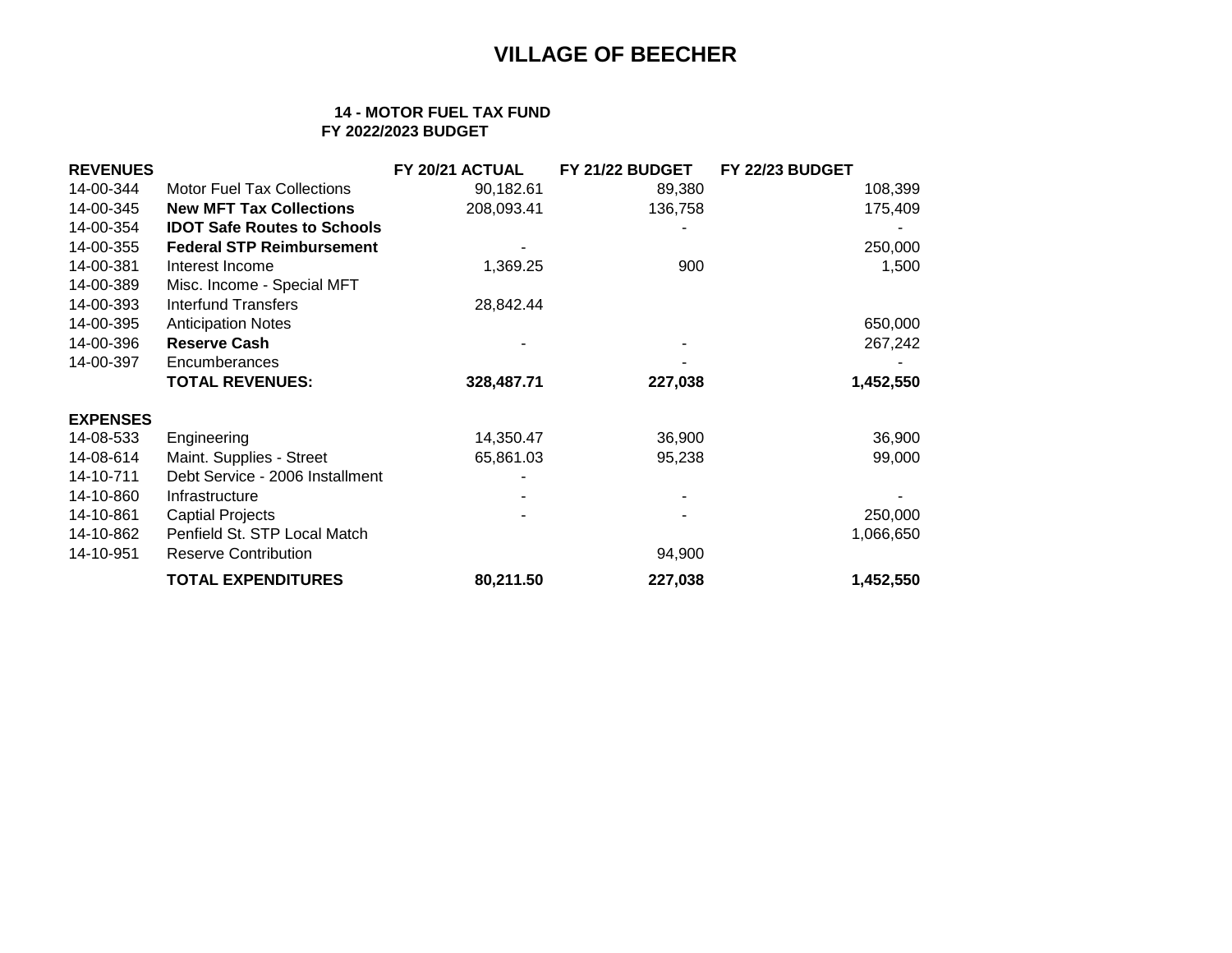### **15 - POLICE EQUIPMENT CAPITAL EQUIPMENT SINKING FUND ACCOUNT (CEFSFA) FY 2022-2023 BUDGET**

### **FY 2021/2022 Budget Actual FY 2021-2022 FY22/23 BUDGET**

| <b>Revenues</b><br>14-00-351<br>14-00-392<br>14-00-393 | Interest<br>Sale of Surplus Equipment<br><b>Transfers from General</b> | 250<br>٠<br>130,000 |
|--------------------------------------------------------|------------------------------------------------------------------------|---------------------|
|                                                        | <b>TOTAL REVENUE</b>                                                   | 130,250             |
| <b>Expenses</b><br>15-15-830<br>15-15-957              | Vehicles<br><b>Captial Reserve Constribution</b>                       | 80,000<br>50,250    |
|                                                        | <b>TOTAL EXPENSES</b>                                                  | 130,250             |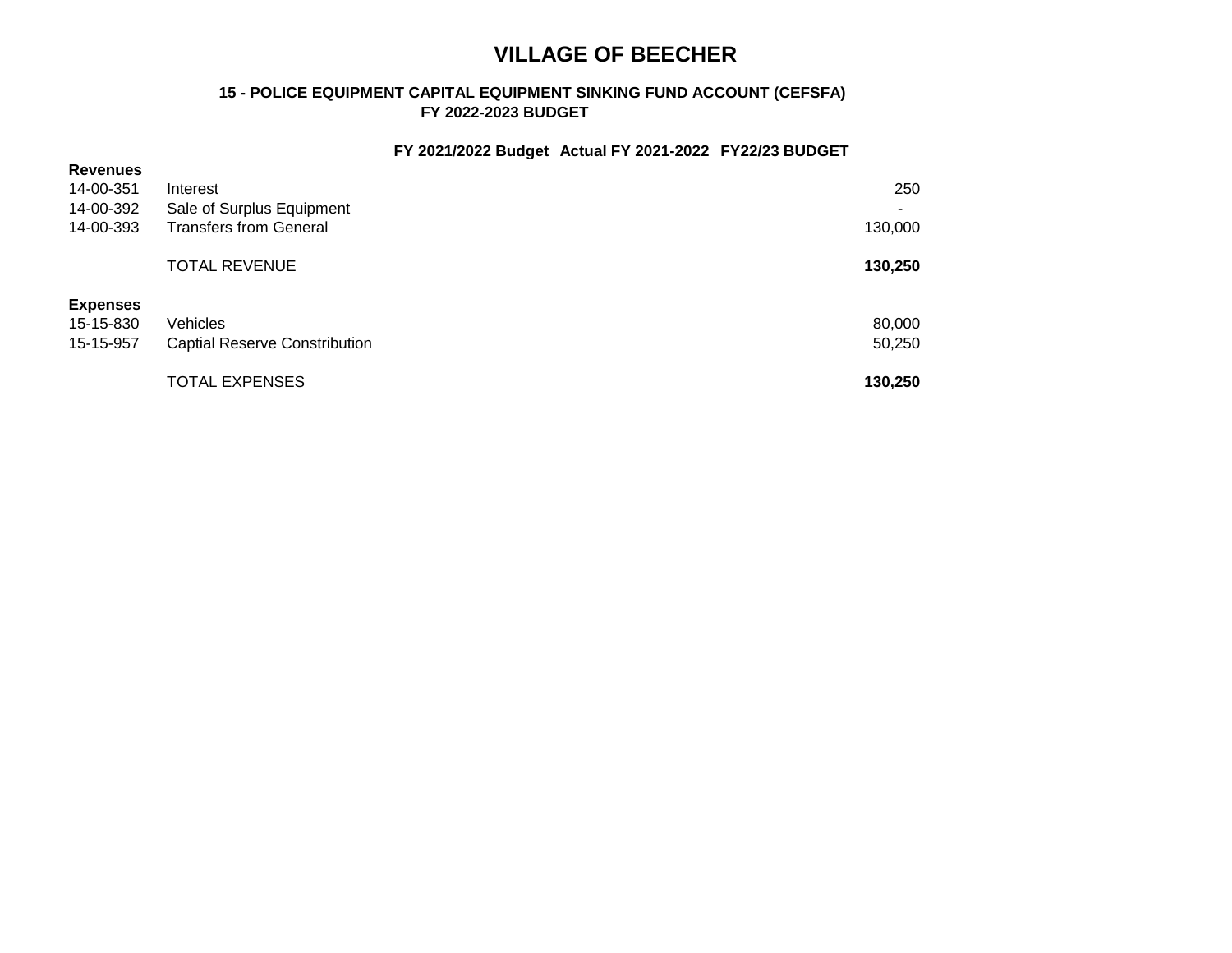### **16 - JOINT FUEL FUND FY 2022/2023 BUDGET**

| <b>REVENUES</b> |                                 | FY 20/21 ACTUAL | FY 21/22 BUDGET | FY 22/23 BUDGET |         |
|-----------------|---------------------------------|-----------------|-----------------|-----------------|---------|
| 16-00-358       | <b>Fuel Fund Reimbursements</b> | 108,109.21      | 249.822         |                 | 257,950 |
|                 | Interest                        | 130.90          |                 |                 |         |
| 16-00-396       | Reserves                        |                 |                 |                 |         |
|                 | <b>TOTAL REVENUES</b>           | 108,240.11      | 249.822         |                 | 257,950 |
| 16-12-820       | Maint. Service - Equipment      | ۰               |                 |                 |         |
| 16-12-577       | <b>Community Fuel Payments</b>  | 116,285.71      | 249,822         |                 | 257,950 |
|                 | <b>TOTAL EXPENDITURES</b>       | 116,285.71      | 249,822         |                 | 257,950 |

### **17 - FOURTH OF JULY COMMISSION ACCOUNT FY 2022/2023 BUDGET**

| <b>REVENUES</b> |                   | FY 20/21 ACTUAL | <b>FY 21/22 BUDGET</b> | <b>FY 22/23 BUDGET</b> |         |
|-----------------|-------------------|-----------------|------------------------|------------------------|---------|
| 17-00-388       | Donations         |                 | 195.000                |                        | 195.000 |
| 17-00-396       | Reserve Cash      |                 |                        |                        |         |
| <b>EXPENSES</b> |                   |                 |                        |                        |         |
| 17-17-954       | July 4th Expenses |                 | 195.000                |                        | 195.000 |

### **18 - GENERAL OBLIGATION BOND REDEPMTION ACCOUNT FY 2022/2023 BUDGET**

| <b>REVENUES</b>                                        |                                                                              | FY 20/21 ACTUAL | FY 21/22 BUDGET | FY 22/23 BUDGET |  |
|--------------------------------------------------------|------------------------------------------------------------------------------|-----------------|-----------------|-----------------|--|
| 18-00-381                                              | Interest Income                                                              | 41.78           |                 |                 |  |
| 18-00-393                                              | Interfund Operating Transfer                                                 | 76,765.00       | 86,840          | 85,150          |  |
| 18-00-396                                              | Reserve Cash                                                                 |                 |                 |                 |  |
|                                                        | <b>TOTAL REVENUES</b>                                                        | 76,806.78       | 86,840          | 85,150          |  |
| <b>EXPENSES</b><br>18-00-710<br>18-00-730<br>18-00-820 | <b>Principal and Interest</b><br><b>Fiscal Agent Fees</b><br><b>Building</b> | 76,765.00       | 86,840          | 85,150          |  |
| 18-00-860                                              | Capital Outlay - Infrastructure<br><b>TOTAL EXPENDITURES</b>                 | 76,765.00       | 86,840          | 85.150          |  |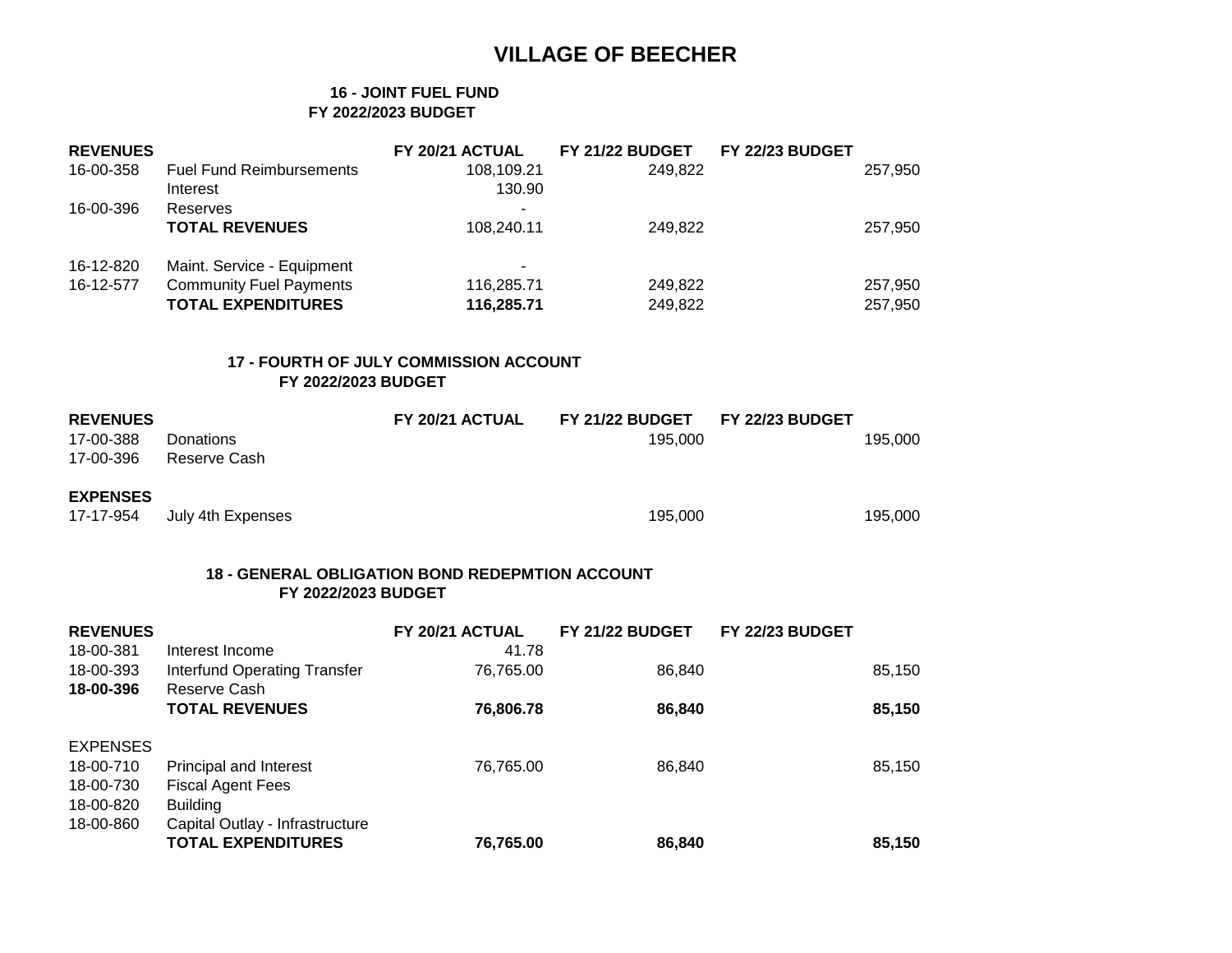### **19 - PUBLIC INFRASTRUCTURE ACCOUNT FY 2022/2023 BUDGET**

| <b>REVENUES</b> |                                  | FY 20/21 ACTUAL | <b>FY 21/22 BUDGET</b> | FY 22/23 BUDGET |
|-----------------|----------------------------------|-----------------|------------------------|-----------------|
| 19-00-322       | <b>Vehicle Licenses</b>          |                 |                        |                 |
| 19-00-346       | 1/2% Sales Tax                   | 133,825.31      | 134,030                | 203,512         |
| 19-00-347       | Second 1/2% Sales Tax            |                 |                        |                 |
| 19-00-355       | STP Grant - New Traffic Signal   |                 |                        |                 |
| 19-00-356       | Penfield STP PE II Reimbursement |                 | 246,400                | 384,800         |
| 19-00-357       | <b>DCEO Main Street Grant</b>    |                 |                        | 1,300,000       |
| 19-00-381       | Interest                         | 1,215.37        | 900                    | 1,000           |
| 19-00-396       | Reserve Cash                     |                 | 8,386                  | 356,688         |
| 19-00-393       | <b>Interfund Transfers</b>       |                 |                        |                 |
|                 |                                  |                 |                        |                 |
|                 | <b>TOTAL REVENUES</b>            | 135,040.68      | 389,716                | 2,246,000       |
| <b>EXPENSES</b> |                                  |                 |                        |                 |
| 19-19-533       | Engineering                      | 200,330.00      | 246,400                | 481,000         |
| 19-19-711       | Debt Service - STP Loan          |                 |                        |                 |
| 19-19-861       | Capital Outlay - Infrastructure  | 130,543.00      | 143,316                | 1,765,000       |
| 19-19-952       | Capital Improvement Cont.        | 40,000.00       |                        |                 |
| 19-19-953       | Interfund Transfers              | 28,842.44       |                        |                 |
|                 | <b>TOTAL EXPENSES</b>            | 399,715.44      | 389,716                | 2,246,000       |

### **20 - BEAUTIFICATION COMMISSION ACCOUNT FY 2022/2023 BUDGET**

| <b>REVENUES</b> |                                | FY 20/21 ACTUAL | <b>FY 21/22 BUDGET</b> | <b>FY 22/23 BUDGET</b> |        |
|-----------------|--------------------------------|-----------------|------------------------|------------------------|--------|
| 20-00-388       | <b>Donations</b>               |                 | 5.000                  |                        | 5.000  |
| 20-00-396       | Reserve Cash                   |                 | 5.000                  |                        | 5.000  |
| <b>EXPENSES</b> |                                |                 |                        |                        |        |
| 20-20-614       | <b>Beautification Expenses</b> |                 | 10.000                 |                        | 10.000 |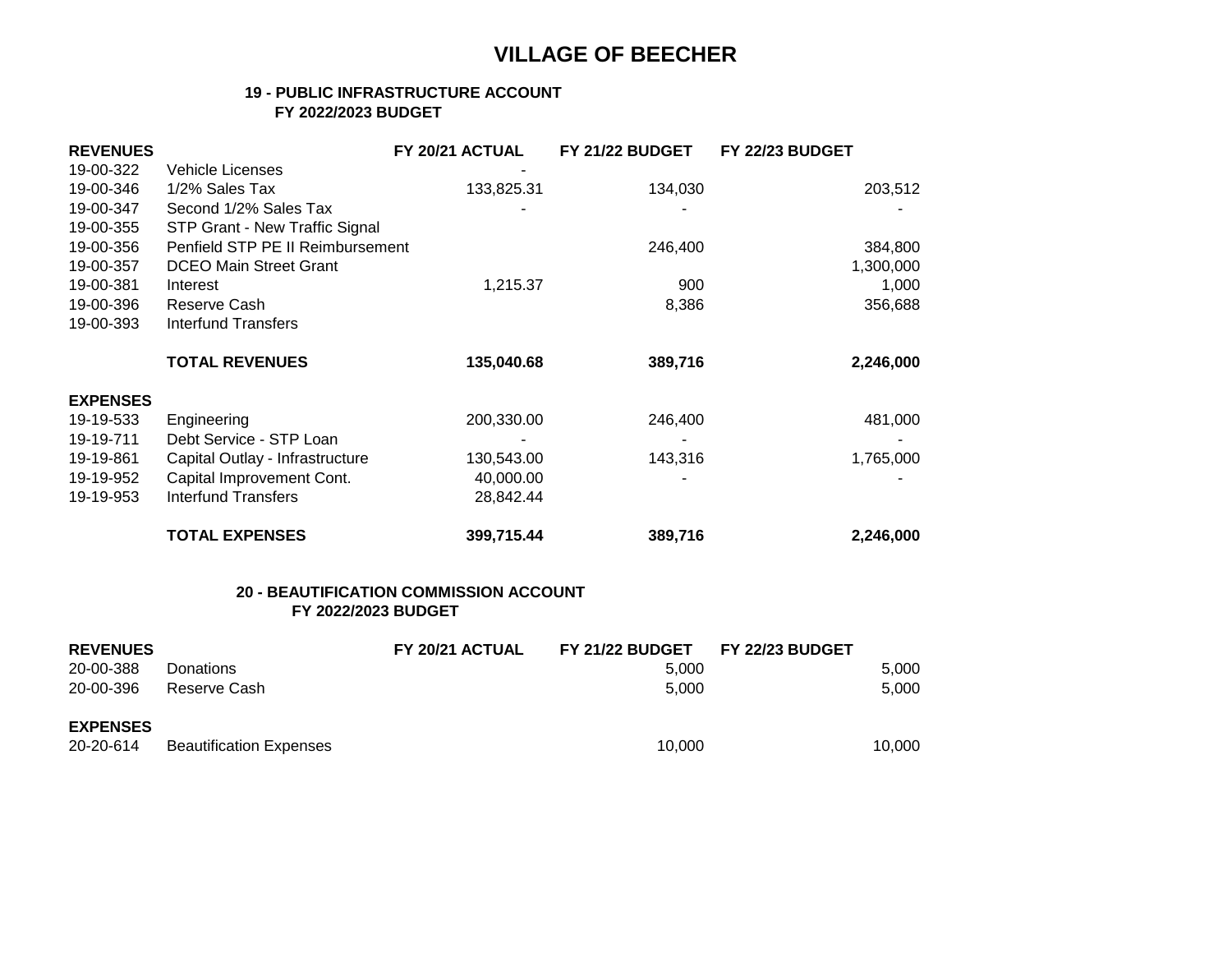### **02- ARPA ACCOUNT FY 2022/2023 BUDGET**

| <b>REVENUES</b>                           |                                                                | FY 20/21 ACTUAL | FY 21/22 BUDGET | FY 22/23 BUDGET |                             |
|-------------------------------------------|----------------------------------------------------------------|-----------------|-----------------|-----------------|-----------------------------|
| 02-22-354<br>02-00-361<br>02-00-396       | <b>ARPA Entranchments</b><br>Interest<br>Reserves              |                 |                 |                 | 304,000<br>1,900<br>304,000 |
|                                           | <b>TOTAL REVENUES</b>                                          |                 |                 |                 | 609,900                     |
| <b>EXPENSES</b><br>02-10-393<br>02-10-951 | Interfund Transfers<br><b>Capital Improvement Contribution</b> |                 |                 |                 | 300,000<br>309,900          |
|                                           | <b>TOTAL EXPENSES</b>                                          |                 |                 |                 | 609,900                     |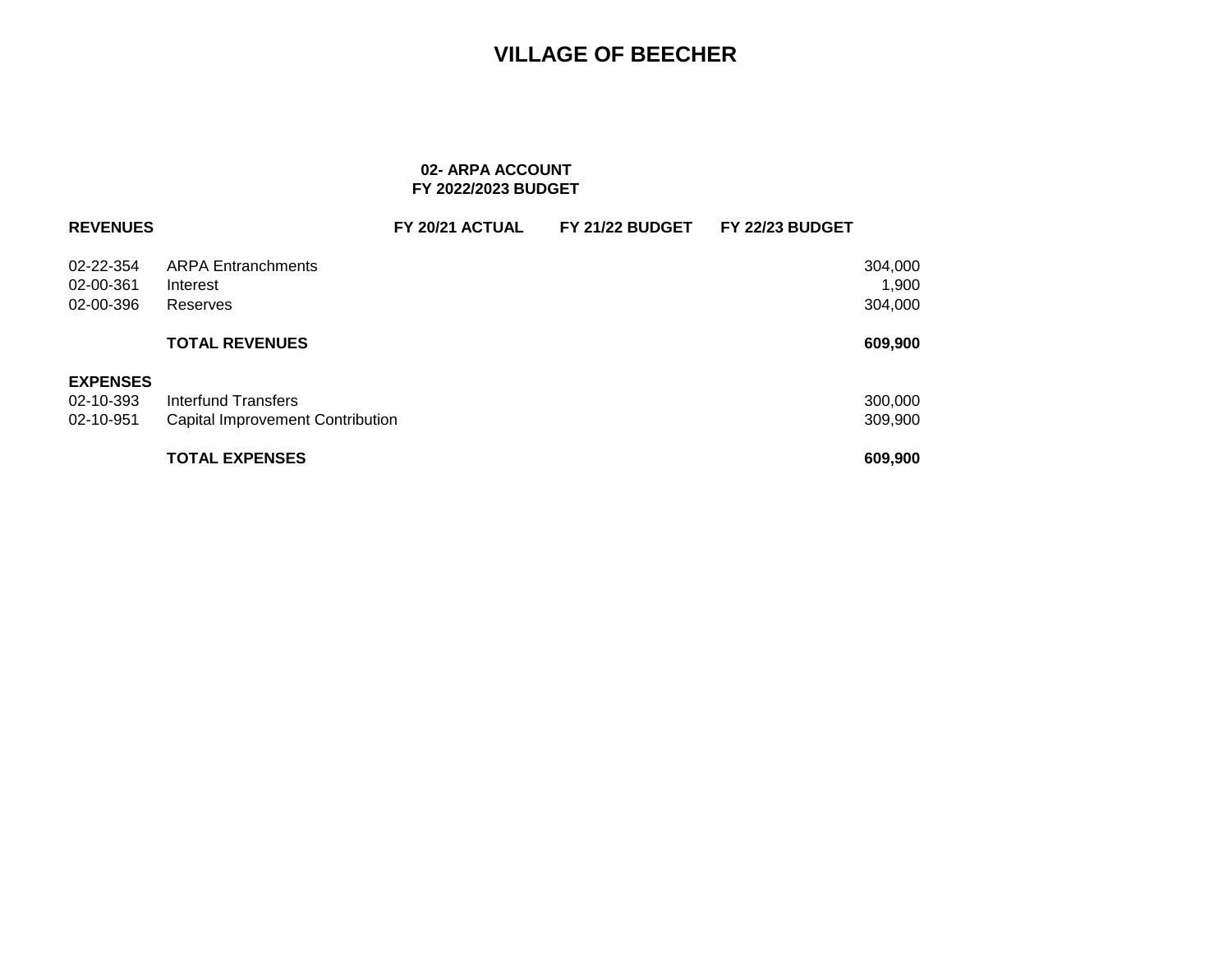#### **51 - WATER FUND - REVENUES FY 2022/2023 BUDGET**

| <b>Account</b> | <b>Description</b>                   | 19/20 ACTUAL | 20/21 ACTUAL | <b>21/22 BUDGET</b> | <b>21/22 9 MONTH</b> | <b>22/23 BUDGET</b> |
|----------------|--------------------------------------|--------------|--------------|---------------------|----------------------|---------------------|
| 51-00-371      | <b>Water Charges</b>                 | 715.582.17   | 773.897.00   | 890.283             | 683.347.80           | 932,296             |
|                | Irrigation Fees - School District    |              |              |                     |                      | 3,500               |
| 51-00-375      | <b>Water Service Connection Fees</b> | 5.715.34     | 5.062.00     | 3.900               | 4.255.00             | 5.700               |
| 51-00-381      | Interest Income                      | 3,540.40     | 696.00       | 1.000               | 169.78               | 1,000               |
| 51-00-387      | Rental Income                        | 2,700.00     | 2.250.00     | 2,700               | 2,025.00             | 2,700               |
| 51-00-389      | Misc. Income                         | 4.299.49     | 3.430.00     | 8.500               | 3.872.23             | 9,700               |
| 51-00-393      | <b>Interfund Operating Transfers</b> |              |              | 0                   |                      | $\Omega$            |
| 51-00-396      | Reserve Cash - Water Fund            |              |              | 16.756              |                      | 2,957               |
|                | <b>TOTAL REVENUES:</b>               | 731,837.40   | 785.335.00   | 923,139             | 693.669.81           | 957,853             |

### **FY 2022/2023 WATER FUND EXPENSES BUDGET**

| <b>Account</b> | <b>Description</b>                | 19/20 ACTUAL | 20/21 ACTUAL | <b>21/22 BUDGET</b> | <b>21/22 9 MONTH</b> | <b>22/23 BUDGET</b> |
|----------------|-----------------------------------|--------------|--------------|---------------------|----------------------|---------------------|
| 51-20-421      | <b>Salaries Full-Time</b>         | 226,103.05   | 230,939.00   | 246,728             | 192,945.29           | 260,201             |
| 51-20-423      | <b>Salaries Part-Time</b>         | 12,592.50    | 2,953.00     | 0                   |                      | $\theta$            |
| 51-20-423      | Salaries Overtime                 | 13,473.48    | 16,703.00    | 14,405              | 11,474.92            | 16,963              |
| 51-20-451      | Health Insurance                  | 41,456.98    | 52,987.00    | 58,767              | 45,772.40            | 57,271              |
| 51-20-461      | <b>FICA</b>                       | 19,092.91    | 19,417.00    | 19,977              | 15,133.72            | 21,203              |
| 51-20-462      | <b>IMRF</b>                       | 17,972.75    | 24,194.00    | 21,309              | 15,913.47            | 12,667              |
| 51-20-471      | <b>Uniforms</b>                   | 7,584.66     | 6,470.00     | 0                   |                      |                     |
| 51-20-513      | Maint. Service - Vehicles         | 4,500.00     | 6,011.00     | 4,500               | 1,869.98             | 4,500               |
| 51-20-517      | Maint. Service - Water System     | 68,210.32    | 41,664.00    | 55,000              | 44,356.99            | 25,800              |
| 51-20-532      | Audit                             | 5,500.00     | 6,163.00     | 6,200               | 5,570.00             | 6,300               |
| 51-20-533      | Engineering                       |              |              | 0                   |                      | 0                   |
| 51-20-534      | Legal Services                    | 4,200.00     | 3,010.00     | 4,200               | 1,667.91             | 4,200               |
| 51-20-536      | <b>Data Processing Services</b>   | 3,500.00     | 3,405.00     | 3,500               | 3,500.00             | 5,700               |
| 51-20-537      | Laboratory Analysis               | 4,177.68     | 5,173.00     | 5,120               | 2,833.53             | 5,120               |
| 51-20-551      | Postage                           | 2,019.59     | 1,852.00     | 2,200               | 1,318.16             | 2,200               |
| 51-20-552      | Telephone                         | 3,960.00     | 4,661.00     | 4,680               | 3,120.00             | 4,700               |
| 51-20-561      | <b>Dues and Publications</b>      | 380.56       | 489.00       | 990                 | 396.56               | 990                 |
| 51-20-563      | Training                          | 4,695.44     | 2,117.00     | 2,400               | 1,822.21             | 3,120               |
| 51-20-571      | <b>Electric Power</b>             | 28,506.78    | 28,385.00    | 26,500              | 15,797.23            | 26,500              |
| 51-20-574      | <b>Natural Gas</b>                | 7,180.14     | 4,715.00     | 0                   | 144.98               | $\Omega$            |
| 51-20-592      | Comprehensive Insurance           | 32,189.00    | 33,673.00    | 45,903              | 44,995.75            | 48,527              |
| 51-20-595      | <b>Other Contractual Services</b> |              | 1,050.00     | 990                 | 990.00               | 1,300               |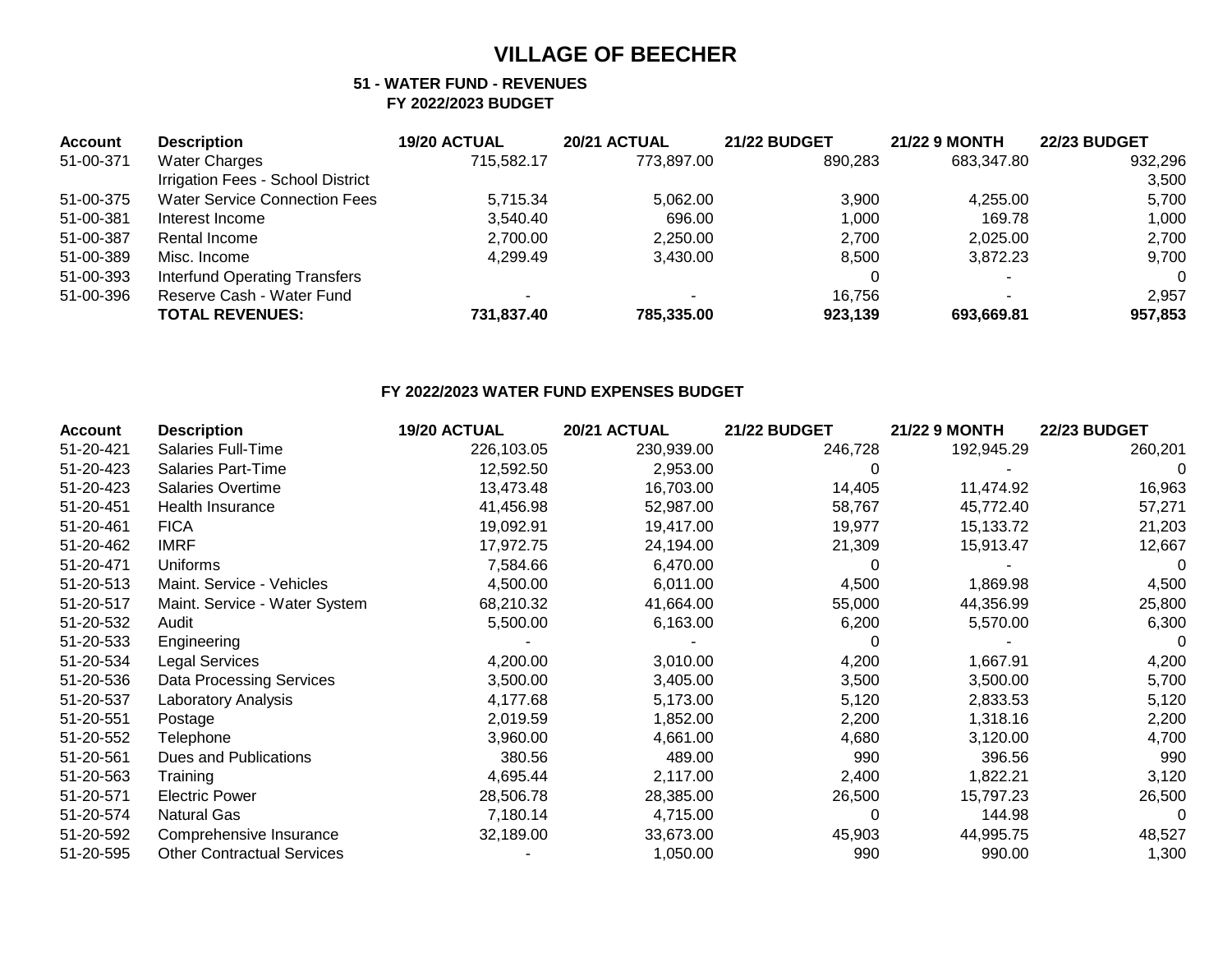| 51-20-611 | Maint. Supplies - Building              |            | 446.00     | 350     |            | 350     |
|-----------|-----------------------------------------|------------|------------|---------|------------|---------|
| 51-20-616 | Maint. Supplies - Water System          | 50,051.66  | 67,808.00  | 57,116  | 46,788.39  | 60,299  |
| 51-20-651 | <b>Office Supplies</b>                  | 1,149.94   | 1,196.00   | 1,900   | 179.43     | 1,900   |
| 51-20-653 | Small Tools                             |            | 500.00     | 500     |            | 500     |
| 51-20-656 | <b>Unleaded Fuel</b>                    |            |            |         |            | 0       |
| 51-20-657 | Diesel Fuel                             | 600.00     |            | 600     |            | 600     |
| 51-20-659 | Chemicals                               | 38,722.19  | 29,182.00  | 38,050  | 23,001.70  | 38,050  |
| 51-20-822 | Capital Outlay - Building               |            |            |         |            |         |
| 51-20-830 | Capital Outlay - Equipment              |            |            |         |            | 35,000  |
| 51-20-952 | <b>Capital Improvement Contribution</b> |            |            |         |            |         |
| 51-20-953 | Interfund Transfers                     | 177,801.40 | 194,750.00 | 301,254 | 192,702.01 |         |
|           | to debt service fund                    |            |            |         |            | 10,362  |
|           | to watermain replacement fund           |            |            |         |            | 265,626 |
|           | to capital equipment fund               |            |            |         |            | 34,404  |
|           | to watermains from irrigation fee       |            |            |         |            | 3,500   |
|           | to sewer fund for 1 part-timer          |            |            |         |            | 0       |
|           | <b>TOTAL EXPENDITURES:</b>              | 775,621.03 | 789,913.00 | 923,139 | 672,294.63 | 957,853 |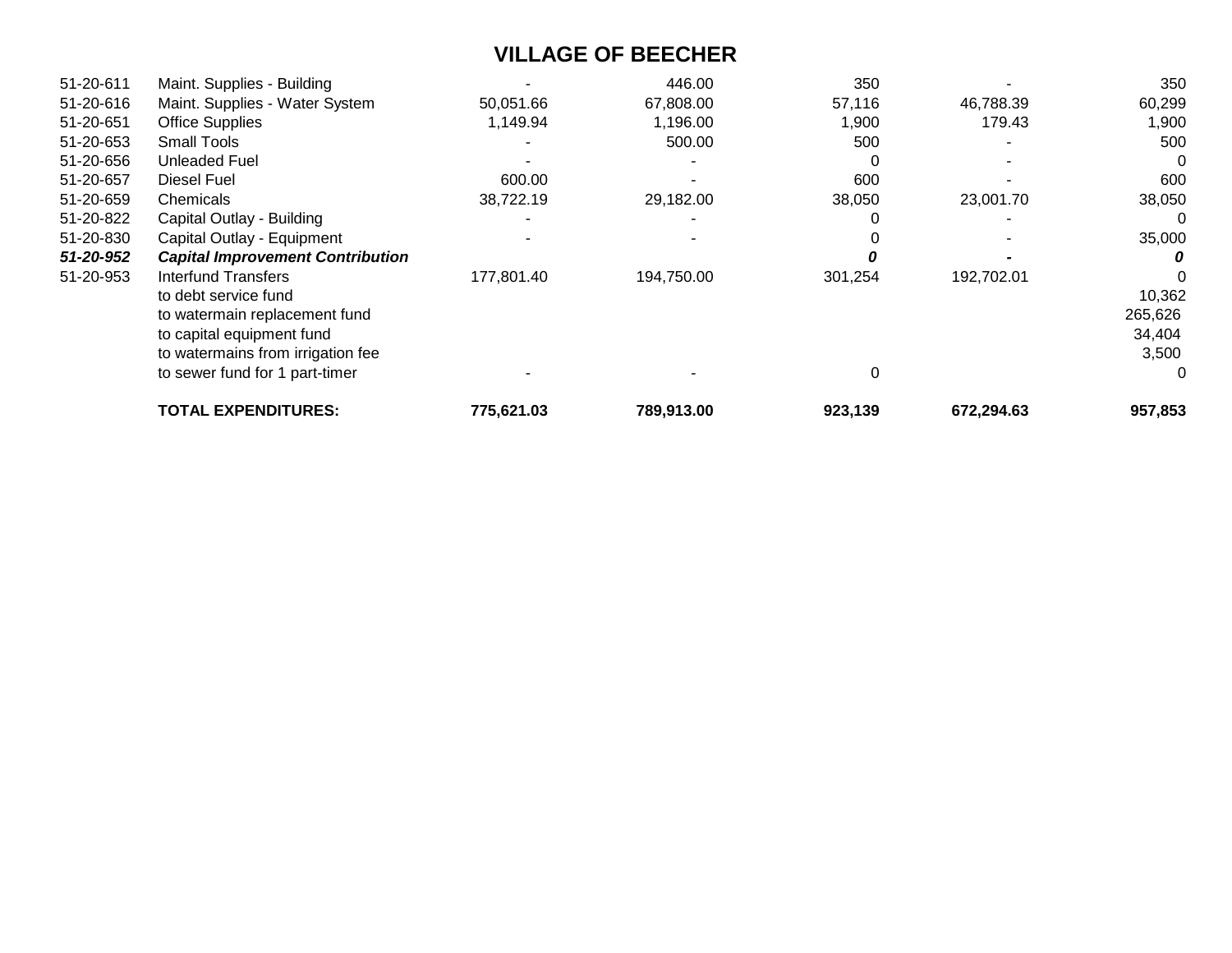### **52 - SEWER FUND - REVENUES FY 2022/2023 BUDGET**

| <b>Account</b> | <b>Description</b>          | 19/20 ACTUAL | 20/21 ACTUAL | <b>21/22 BUDGET</b> | <b>21/22 9 MONTH</b>     | <b>22/23 BUDGET</b> |
|----------------|-----------------------------|--------------|--------------|---------------------|--------------------------|---------------------|
| 52-00-372      | Sewer Charges               | 497.944.17   | 508,777.00   | 575.453             | 408.577.48               | 588,530             |
| 52-00-373      | <b>Lift Station Charges</b> | 12.156.33    | 22.152.00    | 13.900              | 10,063.53                | 14,900              |
| 52-00-364      | Debt Service Charges        | 112,405.04   | 102,893.00   | 111.085             | 80,395.95                | 113,100             |
| 52-00-381      | Interest                    |              |              |                     | 169.75                   |                     |
| 52-00-393      | Interfund Transfers         |              |              |                     | $\overline{\phantom{a}}$ | $\Omega$            |
| 52-00-389      | Misc. Income                | 900.00       | 5.721.00     |                     | 300.00                   | $\Omega$            |
| 52-00-396      | Reserve Cash - Sewer Fund   |              |              |                     |                          | $\Omega$            |
|                | <b>TOTAL REVENUE:</b>       | 623,405.54   | 639,543.00   | 700.438             | 499,506.71               | 716,530             |

### **21 - SEWER DEPARTMENT**

### **FY 2022/2023 BUDGET**

| <b>Account</b> | <b>Description</b>                 | 19/20 ACTUAL | 20/21 ACTUAL | <b>21/22 BUDGET</b> | <b>21/22 9 MONTH</b> | <b>22/23 BUDGET</b> |
|----------------|------------------------------------|--------------|--------------|---------------------|----------------------|---------------------|
| 52-21-421      | <b>Full Time Salaries</b>          | 173,168.01   | 155,957.00   | 174,040             | 104,597.45           | 157,227             |
| 52-21-422      | <b>Salaries Part-time</b>          |              |              | 16,248              | 9,762.00             | 0                   |
| 52-21-423      | <b>Salaries Overtime</b>           | 9,944.13     | 20,233.00    | 20,088              | 14,844.40            | 20,410              |
| 52-21-451      | <b>Health Insurance</b>            | 33,699.99    | 48,620.00    | 39,444              | 27,384.00            | 36,096              |
| 52-21-461      | <b>FICA</b>                        | 14,892.51    | 14,387.00    | 16,094              | 9,689.53             | 13,589              |
| 52-21-462      | <b>IMRF</b>                        | 18,476.56    | 18,384.00    | 15,841              | 9,260.14             | 8,118               |
| 52-21-471      | <b>Uniform Allowance</b>           | 3,778.57     | 900.00       | 9,600               | 8,039.60             | 10,400              |
| 52-21-511      | Maint. Service - Building          |              |              |                     |                      | 0                   |
| 52-21-512      | Maint. Service - Equipment         | 8,000.00     | 6,927.00     | 10,700              | 10,700.00            | 14,900              |
| 52-21-513      | Maint. Service - Vehicles          | 1,900.00     | 1,834.00     | 1,400               | 1,400.00             | 1,400               |
| 52-21-518      | Maint. Service Sewer System        | 3,524.00     | 14,497.00    | 14,200              | 7,984.20             | 22,200              |
| 52-21-532      | Audit                              | 5,000.00     | 5,318.00     | 6,200               | 6,200.00             | 6,300               |
| 52-21-533      | Engineering                        | 920.00       | 7,171.00     | 2,900               |                      | 2,900               |
| 52-21-534      | <b>Legal Services</b>              | 4,200.00     | 3,141.00     | 4,200               | 4,200.00             | 4,200               |
| 52-21-536      | Data Processing Services           | 5,300.00     | 4,860.00     | 4,700               | 4,700.00             | 5,700               |
| 52-21-537      | <b>Laboratory Analysis</b>         | 8,013.17     | 29,198.00    | 35,833              | 19,822.00            | 27,200              |
| 52-21-549      | <b>Other Professional Services</b> | 827.71       | 1,281.00     | 1,650               | 690.00               | 1,950               |
| 52-21-551      | Postage                            | 1,500.00     | 1,451.00     | 1,500               | 1,285.10             | 1,700               |
| 52-21-552      | Telephone                          | 508.29       | 1,920.00     | 1,920               | 1,280.00             | 1,920               |
| 52-21-562      | <b>IEPA Permit Fees</b>            | 18,500.00    | 18,500.00    | 19,000              | 18,500.00            | 18,500              |
| 52-21-563      | Training                           | 446.74       | 113.00       | 900                 | 120.00               | 900                 |
| 52-21-571      | <b>Electric Power</b>              | 54,529.09    | 59,845.00    | 63,576              | 43,270.35            | 63,697              |
| 52-21-574      | Natural Gas                        | 7,301.78     |              | 5,900               | 3,048.44             | 5,900               |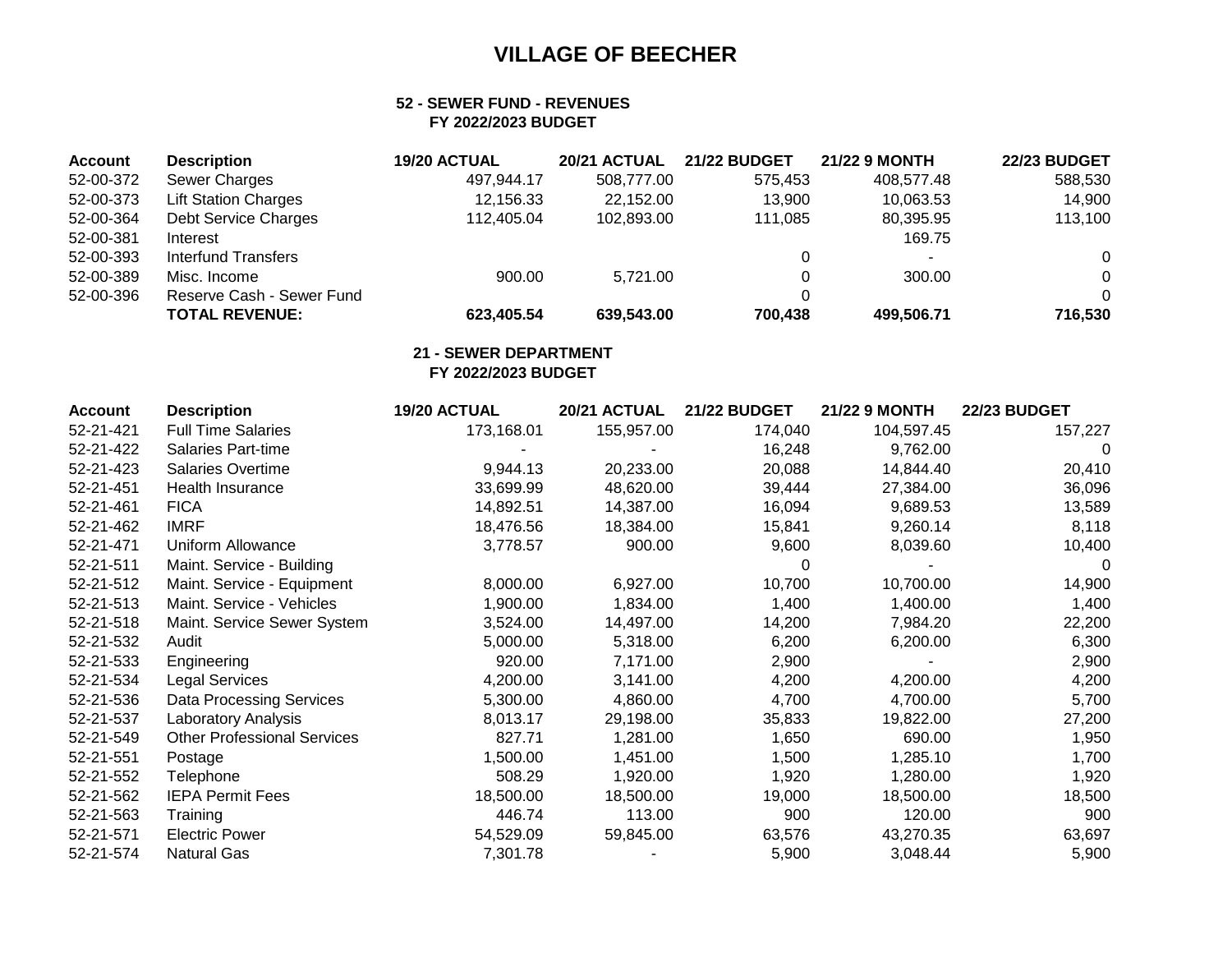| 52-21-592 | Comprehensive Insurance                 | 34,660.00  | 33,673.00  | 45,903  | 44,115.75  | 48,527  |
|-----------|-----------------------------------------|------------|------------|---------|------------|---------|
| 52-21-595 | <b>Other Professional Services</b>      | 40,349.99  | 41,161.00  | 42,484  | 31,046.00  | 47,500  |
| 52-21-611 | Maint. Supplies - Building              | 500.00     | 70.00      | 500     | 427.19     | 500     |
| 52-21-612 | Maint. Supplies - Equipment             | 1,735.80   | 2,325.00   | 2,700   | 1,229.18   | 2,700   |
| 52-21-616 | Meter Replacement Program               |            |            | 5,070   | 4,716.00   | 0       |
| 52-21-617 | Maint. Supplies - Sewer System          | 1,764.83   | 2,500.00   | 2,500   | 1,589.02   | 10,900  |
| 52-21-651 | <b>Office Supplies</b>                  | 462.00     | 849.00     | 900     | 133.44     | 900     |
| 52-21-653 | <b>Small Tools</b>                      |            |            | 0       |            | 0       |
| 52-21-657 | <b>Diesel Fuel</b>                      |            |            | 2,490   | 1,020.34   | 3,500   |
| 52-21-659 | Chemicals                               |            | 1,500.00   | 1,500   | 1,500.00   | 34,307  |
| 52-21-820 | New Equipment                           |            |            | 14,500  | 5,803.18   | -0      |
| 52-21-830 | Capital Outlay - Equipment              | 15,996.00  | 11,115.00  | 0       |            | 24,517  |
| 52-21-952 | <b>Capital Improvement Contribution</b> |            |            |         |            | -0      |
| 52-21-953 | Interfund Transfers                     | 123,149.83 | 116,129.00 | 115,957 | 9,751.99   | 117,972 |
|           | for debt                                |            |            |         |            |         |
|           | to capital equipment fund               |            |            |         |            |         |
|           | to General Fund                         |            |            |         |            |         |
|           |                                         | 0.20       |            |         |            |         |
|           | <b>TOTAL EXPENDITURES:</b>              | 593,049.20 | 623,859.00 | 700,438 | 408,109.30 | 716,530 |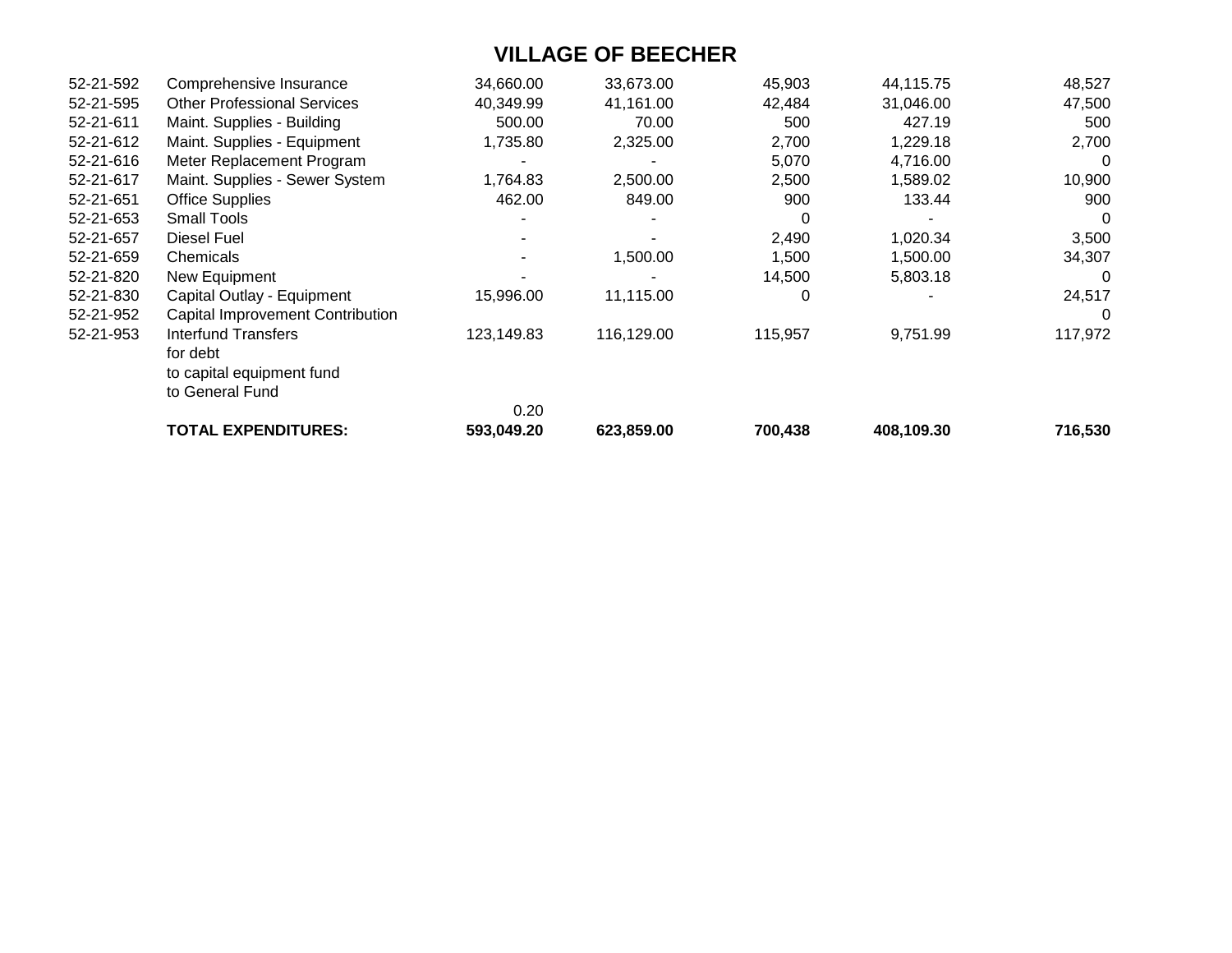### **53 - WATER AND SEWER CAPITAL IMPROVEMENTS FY 2022/2023 BUDGET REVENUES**

| Account | Description                               | 19/20 ACTUAL | 20/21 ACTUAL             | <b>21/22 BUDGET</b>      | <b>21/22 9 MONTH</b> | <b>22/23 BUDGET</b> |
|---------|-------------------------------------------|--------------|--------------------------|--------------------------|----------------------|---------------------|
|         | 53-21-350 State Grants                    |              |                          |                          |                      |                     |
|         | 53-21-373 Water Tap-ins                   | 12,703.00    | $\overline{\phantom{a}}$ |                          |                      |                     |
|         | 53-22-374 Sewer Tap-ins                   | 27,387.00    | $\overline{\phantom{a}}$ |                          |                      |                     |
|         | 53-22-381 Interest on Investments         | 1.343.17     | 272.02                   |                          | 96.43                |                     |
|         | 53-22-384 Engineering Reimbursements      |              |                          |                          |                      |                     |
|         | 53-22-392 Interfund Transfers - Debt Fund |              | ٠                        | ۰                        |                      |                     |
|         | 53-22-393 Interfund Transfers-Watermains  |              |                          |                          |                      |                     |
|         | 53-22-394 Loan Proceeds - IEPA            | 4.646.792.76 | 610,266.39               | $\overline{\phantom{0}}$ | ۰                    |                     |
|         | 53-22-396 Reserve Cash - Capital Fund     |              |                          | 10,500                   |                      | 10,500              |
|         | 53-22-397 Encumberances                   |              |                          |                          |                      |                     |
|         | <b>TOTAL REVENUES:</b>                    | 4,688,225.93 | 610.538.41               | 10.500                   | 96.43                | 10.500              |

### **53 - WATER AND SEWER CAPITAL IMPROVEMENTS**

 **FY 2022/2023 BUDGET**

 **EXPENDITURES**

| <b>Account</b>     | <b>Description</b>                      | 19/20 ACTUAL | 20/21 ACTUAL | <b>21/22 BUDGET</b> | <b>21/22 9 MONTH</b> | <b>22/23 BUDGET</b> |
|--------------------|-----------------------------------------|--------------|--------------|---------------------|----------------------|---------------------|
|                    | 53-21-517 Maint. Service - Water System | 5,430.00     |              |                     |                      |                     |
|                    | 53-22-518 Maint. Service - Sewer System | 2,461.00     |              |                     |                      |                     |
|                    | 53-22-533 Engineering                   |              | 31,927.37    |                     |                      |                     |
|                    | 53-22-535 Planning Services             | 2,753.00     | 1,473.86     | 6,000               | 5,999.60             | 6,000               |
|                    | 53-22-566 Meeting Expenses              |              |              |                     |                      |                     |
|                    | 53-22-595 Other Professional Services   | 1,640.00     | 1,800.00     | 4,500               | 2,495.24             | 4,500               |
|                    | 53-21-616 Meter Replacement Program     | 10,620.00    |              |                     |                      |                     |
|                    | 53-22-810 Capital Outlay - Land         |              |              |                     |                      |                     |
| 53-22-820 Building |                                         |              |              |                     |                      |                     |
|                    | 53-22-830 Captial Outlay - Equipment    |              |              |                     |                      |                     |
|                    | 53-21-861 Capital Outlay - Infra.       |              | 582,304.98   |                     |                      |                     |
|                    | 53-22-951 Capital Reserve Contribution  |              |              |                     |                      |                     |
|                    | 53-22-953 Interfund Transfers           |              |              |                     |                      |                     |
|                    | Watermain Replacement Acct.             |              |              |                     |                      | $\Omega$            |
|                    | <b>TOTAL EXPENDITURES:</b>              | 22,904.00    | 617,506.21   | 10,500              | 8,494.84             | 10,500              |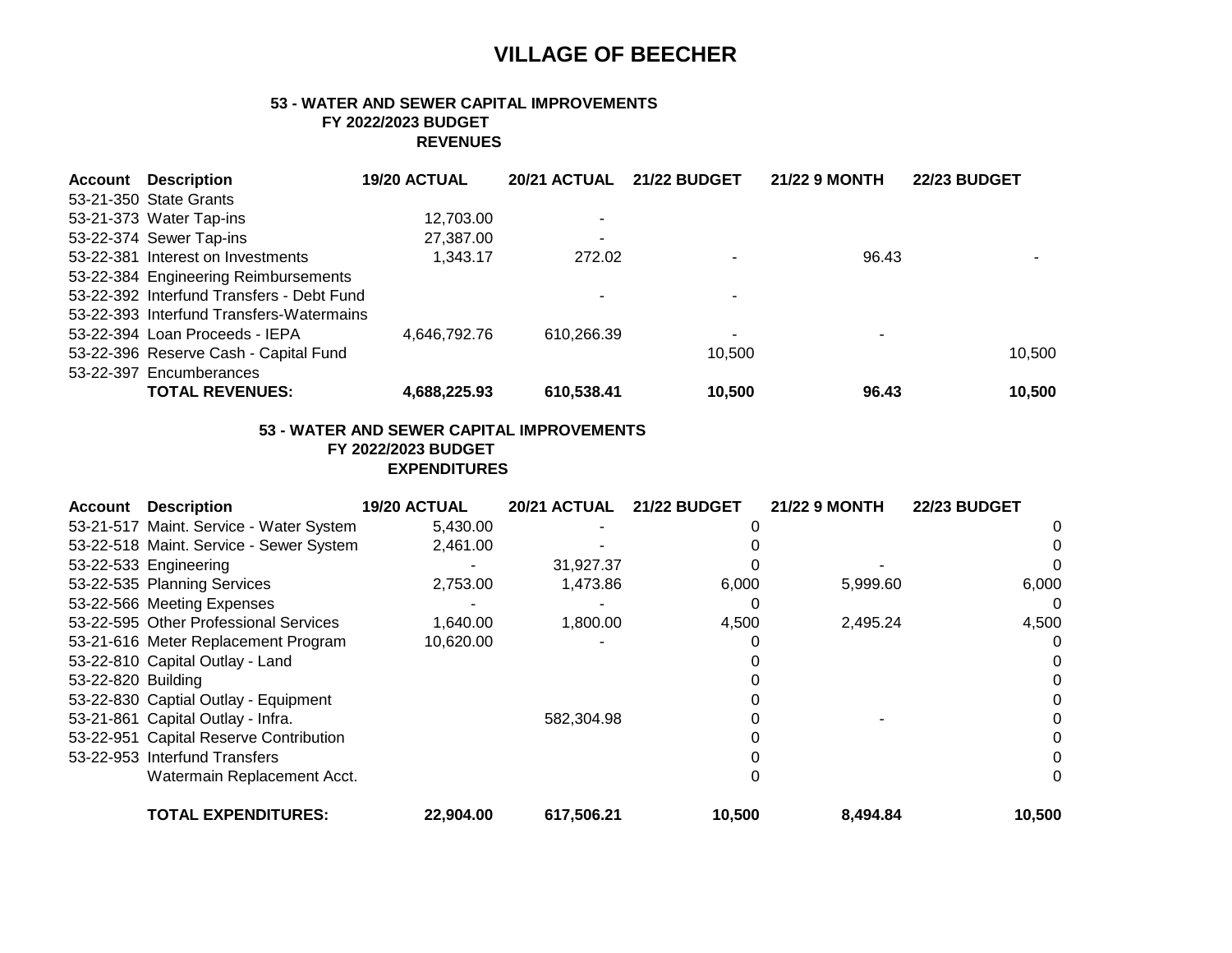### **54 - WATER AND SEWER DEBT SERVICE FUND FY 2021/2022 BUDGET REVENUES**

| <b>Account</b> | <b>Description</b>                | 19/20 ACTUAL | <b>20/21 ACTUAL</b> | <b>21/22 BUDGET</b> | <b>21/22 9 MONTH</b> | <b>22/23 BUDGET</b> |
|----------------|-----------------------------------|--------------|---------------------|---------------------|----------------------|---------------------|
| 54-22-336      | Utility Tax                       | 201,960.16   | 193.617.69          | 191,688             | 130,972.14           | 195.000             |
| 54-22-346      | 1/2% sales tax for sewer plant    | 157,269.50   | 133,825.24          | 134.030             | 125,858.22           | 203,512             |
| 54-22-381      | Interest Income                   | 6.716.44     | 3,527.54            | 2.700               | 1,866.90             | 2,800               |
| 54-21-393      | Transfer from Water Fund          | 10,116.00    | 10.242.00           | 10,308              |                      | 10,362              |
| 54-22-394      | <b>Transfer from Sewer Fund</b>   | 110,476.83   | 111,256.80          | 111,085             |                      | 113,100             |
| 54-22-395      | <b>Transfer from Capital Fund</b> |              |                     |                     |                      |                     |
| 54-22-396      | Reserve Cash                      | -            |                     | 141.765             |                      | $\Omega$            |
|                | Loan Proceeds                     | 633,417.50   |                     |                     |                      |                     |
|                | <b>TOTAL REVENUES:</b>            | 1,119,956.43 | 452.469.27          | 591,576             | 258,697.26           | 524,774             |

### **54 - WATER AND SEWER DEBT SERVICE FUND FY 2022/2023 BUDGET EXPENSES**

| <b>Account</b> | <b>Description</b>                  | 19/20 ACTUAL | 20/21 ACTUAL | <b>21/22 BUDGET</b> | <b>21/22 9 MONTH</b> | <b>22/23 BUDGET</b> |
|----------------|-------------------------------------|--------------|--------------|---------------------|----------------------|---------------------|
| 54-22-533      | Engineering                         | 36,626.38    | 50,000.00    | 5,000               | 2,340.00             |                     |
| 54-33-534      | <b>Legal Services</b>               |              | 11,288.00    | 10,000              | 9,964.50             | 13,952              |
| 54-21-616      | Meter Replacement Program           |              |              | 20,732              | 20,732.00            |                     |
| 54-21-711      | Debt Service - 2013 Refinance       | 79,850.71    |              |                     |                      |                     |
| 54-21-711      | Debt Service - 2002 Installmen      | 351,259.01   |              |                     |                      | 0                   |
| 54-22-712      | Balloon Loan                        | -            |              |                     |                      | 0                   |
| 54-22-713      | Debt Service - 2019 IEPA Loan       |              | 391,934.22   | 404,378             | 201,438.61           | 402,878             |
| 54-22-714      | 1st Comm Bank Balloon Loan          |              |              |                     |                      |                     |
| 54-22-715      | Debt Service - 2003 Install         |              |              |                     |                      |                     |
| 54-21-716      | <b>Township Building Payment</b>    |              |              |                     |                      |                     |
| 54-22-730      | <b>Fiscal Agent Fees</b>            |              |              |                     |                      |                     |
| 54-22-731      | <b>Capital Reserve Contribution</b> |              |              |                     |                      |                     |
| 54-44-830      | Capital Outlay - Equipment          |              | 56,777.00    |                     |                      | $\Omega$            |
| 54-22-953      | <b>Interfund Transfers</b>          |              | 79.781.50    | 151,466             | 37,233.00            | 107,944             |
|                | <b>TOTAL BUDGET:</b>                | 467,736.10   | 589.780.72   | 591,576             | 271,708.11           | 524,774             |